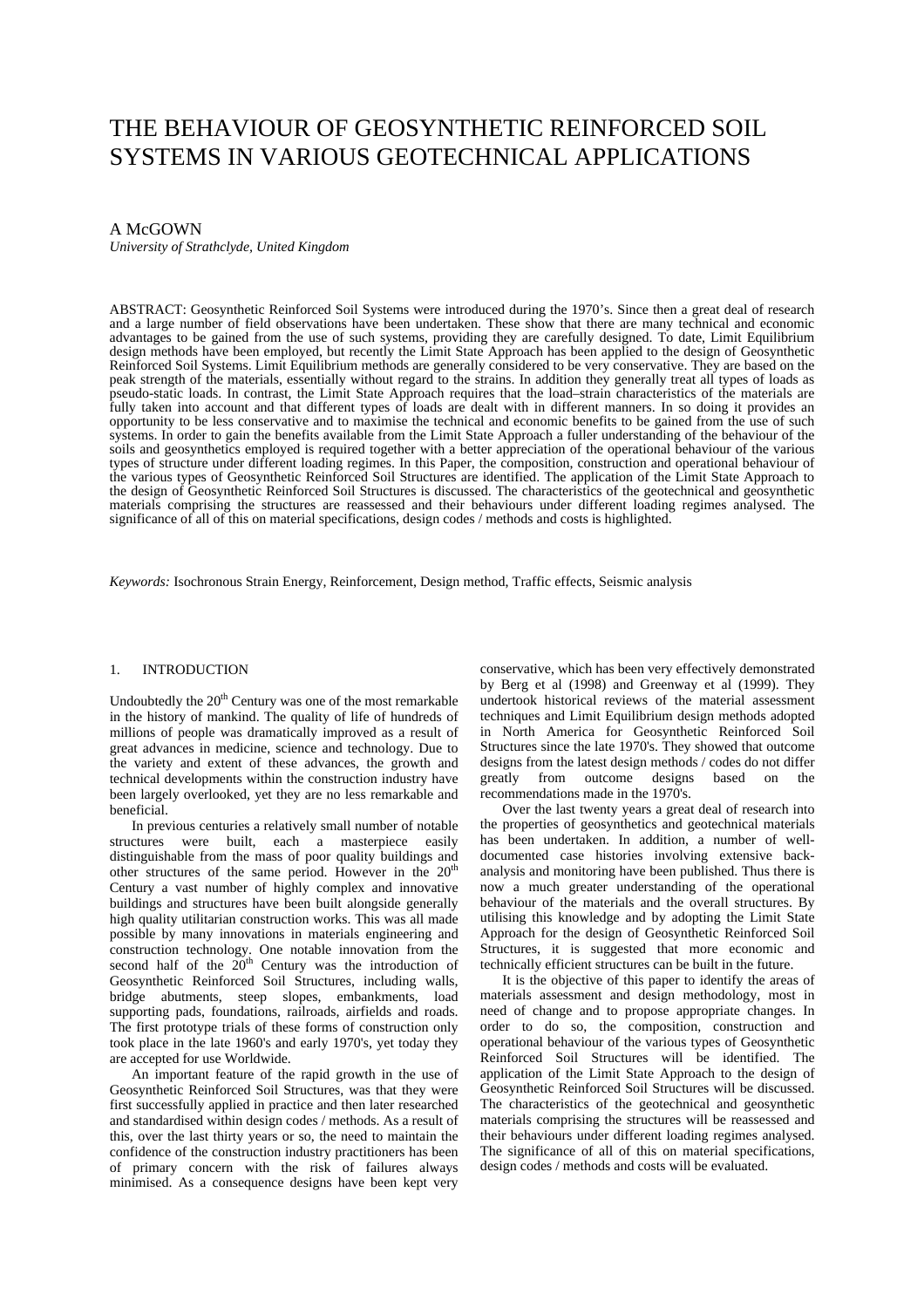TYPES, COMPOSITION, CONSTRUCTION AND OPERATIONAL BEHAVIOUR OF GEOSYNTHETIC REINFORCED SOIL STRUCTURES

## *2.1 Types of Structures*

Geosynthetic Reinforced Soil Structures represent a wide range of construction forms. Bonaparte et al (1985) subdivided them into two broad categories, viz. Earth Structures and Load Supporting Structures.

Earth Structures include walls, bridge abutments, steep slopes and embankments, which are not generally stable under their own weight and may or may not require to support significant external loads. Thus the primary design criterion is the stability of the structure under its own weight and where applicable externally applied loads. They are typically constructed with many alternating horizontal layers of compacted fill and geosynthetic reinforcements. With walls, bridge abutments and steep slopes, a facing is also employed to prevent localised surface erosion along the exposed sides of the reinforced soil mass. The facing units are linked to the reinforcements by special connections. For embankments, fewer reinforcement layers are employed and facing units are not normally required. In all cases, the geosynthetic reinforcement layers provide lateral tensile strength and increase the confining pressure acting on the soil, Jewell (1980). This permits the construction of side slopes at angles greater than the mobilised angle of friction of the fill. For walls, bridge abutments and steep slopes, the sub-soil is usually adequate to support the reinforced structures, however, for embankments, the sub-soil is often weak and highly compressible, McGown et al (1998).

Load Supporting Structures include road and airfield pavements, railroad tracks, load supporting pads and foundations. These structures are usually stable under their own weight, and the primary design criterion is the ability of the structure to support the externally applied loads, with limitations placed on the associated deformations. They are typically constructed with a single, or at most a small number of geosynthetic layers within compacted fill over very weak and possibly highly compressible sub-soil layers. Generally they do not have any facing units. The reinforcement function of the geosynthetic is to provide lateral tensile strength and to increase confining pressure within the fill. This increases the ability of the system to carry additional externally applied loading or to carry loads with less deformation.

#### *2.2 Composition of Structures*

In general terms Geosynthetic Reinforced Soil Structures consist of some or all of the following components:

 Reinforced fill Retained fill Sub-soil In-situ soil behind the reinforced fill Geosynthetics Facing units, and **Connections** 

Most design codes specify that the reinforced fill consists of compacted granular, (frictional) soil or crushed rock. For example, BS8006 (1995) requires that for Earth Structures a cohesionless fill with no more than 15% of the material less than 63 µm is used. However, the use of other types of fills is steadily increasing with for example, cohesive fills being used in Japan, Kasahara et al (1992), and residual soils being used in many tropical regions.

The retained fill, sub-soil and in-situ soil behind the reinforced fill can be any geotechnical material.

The geosynthetic reinforcing layers may be produced from a wide range of polymeric materials, manufactured in a variety of forms, including sheets, strips and grids. The vast majority can be termed relatively extensible, i.e., they have larger strains to rupture than the maximum tensile strain in the soil without reinforcement, under the same operational conditions, McGown et al (1978). Their loadstrain properties are time and temperature dependent and the load transfer mechanism between the soil and the geosynthetics is dependent on surface friction, bearing stresses or possibly a combination of these.

Many types of facing units may be used in reinforced soil walls, bridge abutments and steep slopes, Jones (1993). Some of the most commonly used facings are:

Full height panels

Sectional panels

Segmental panels, and

Geosynthetic wrap-around facings.

These facings are connected in a variety of ways to the reinforcement layers, including vertically sliding, loose fitting, rigid and tightened connections, McGown et al (1993).

#### *2.3 Construction Procedures*

The most common construction procedure associated with Geosynthetic Reinforced Soil Structures is to place successive layers of Geosynthetic reinforcements between compacted layers of fill. Unfaced slopes, represent the condition of no restraint on the lateral soil boundary. However, depending on the type of facing unit and connections used in walls, bridge abutments and steep slopes, the lateral soil boundary conditions may vary according to four factors, viz., axial compressibility, lateral<br>compressibility, flexural rigidity and frictional compressibility, flexural rigidity and frictional characteristics of the rear surface of the facing units. Temporary propping during construction together with the order in which such props are removed at the end of construction, are also important factors influencing the behaviour of the lateral soil boundary, Yogarajah (1993).

All of these lateral soil boundary conditions influence the horizontal pressures on the facing units that develop due to compaction effects during construction. McGown et al (1998) suggest that the mathematical models proposed by Broms (1971) and Ingold (1979) can be used to calculate these compaction-induced lateral boundary stresses.

There is a further compaction effect that can be evidenced in Geosynthetic Reinforced Soil Structures particularly when the geosynthetic reinforcement is a grid with integral junctions. This effect has been termed Dynamic Interlock, McGown et al (1990) and McGown et al (1994) and it develops in the following way:

- (i) During compaction of the fill the grid is stretched and soil particles are forced into the apertures.
- (ii) When the compaction load is released, the grid attempts to return to its initial condition, but is resisted from doing so by the presence of the soil particles in the apertures. This develops locked-in strains and so locked-in stresses in the grid.
- (iii) The locked-in strains have a similar effect to a confining stress on the soil and therefore increase the strength of the soil.

## *2.4 Operational Behaviour of Structures*

The operational behaviours of Geosynthetic Reinforced Soil Structures may be characterised at three levels. The first is their behaviour under working loads and imposed deformations, so-called Working Conditions. Second is their behaviour at limiting deformation conditions, the so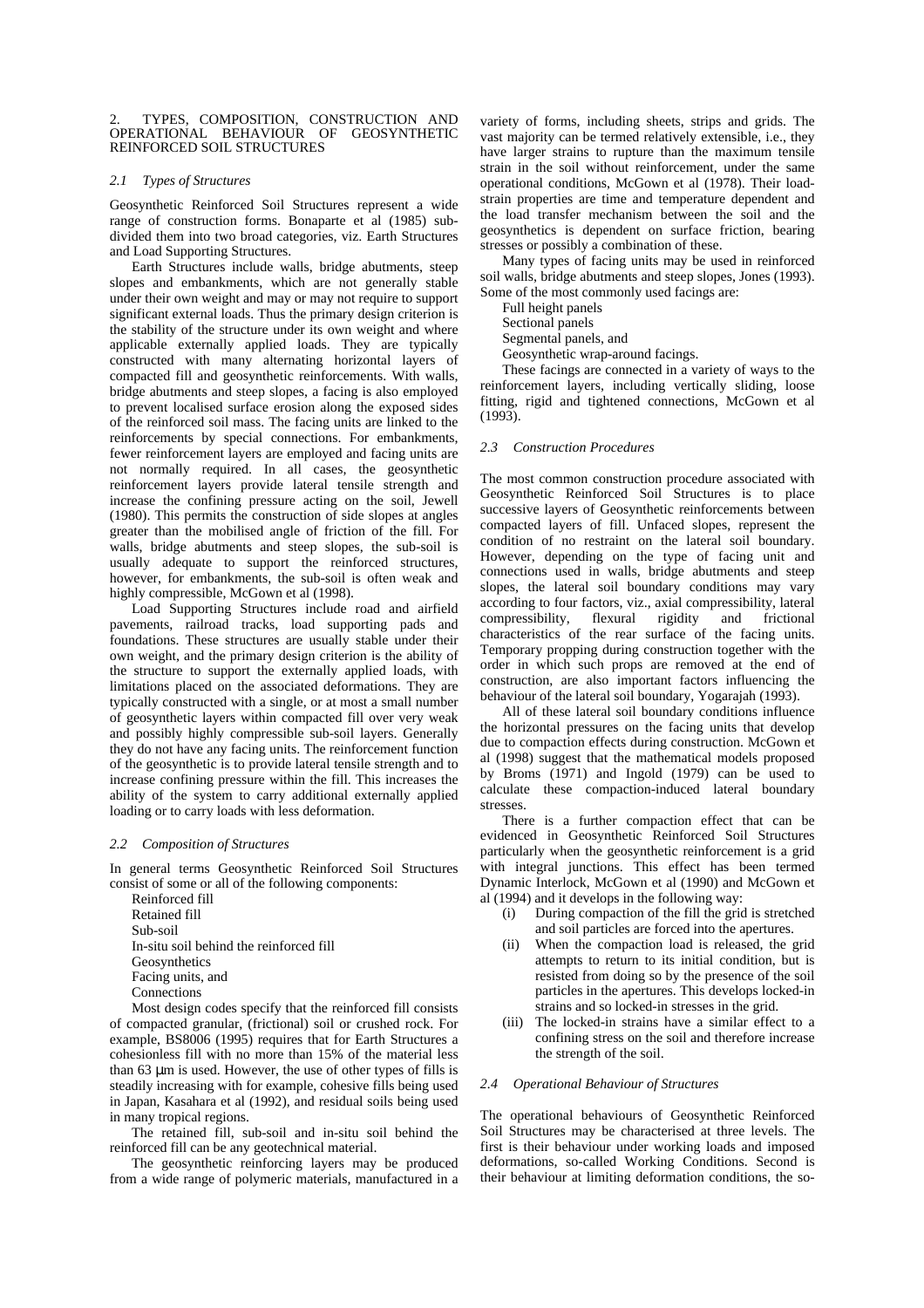called Serviceability Limit State. Third is at collapse, the socalled Ultimate Limit State. McGown et al (1998) suggest that some or all of the following aspects of their operational behaviours require to be considered:

- Local instability of the lateral face of the reinforced fill Settlement of the reinforced fill, other fills and subsoil
- Rupture and deformation of the facing units, connections and reinforcements
- Pull-out and slippage of the reinforcements
- Sliding of the reinforced mass along its base
- Overturning of the reinforced mass
- Bearing failure or deformation of the subsoil and
- Overall stability of the structure.

## *2.5 Actions*

All of these operational behaviours may be directly related to the nature of the Actions resisted by the structure. These may be categorised as Direct Actions, which are loads or forces applied to the structure, and Indirect Actions, which are imposed or constrained deformations, Fig. 1. Within these two categories there are many types of Actions, including:

- Permanent Actions, (likely to act throughout a given design situation);
- Variable Actions, (likely to vary but with a mean value of significance);

Accidental Actions, (likely to be of short duration and unexpected but of sufficient magnitude to cause severe consequences):

Fixed Actions, (likely to be of known magnitude and direction with a fixed distribution over the structure);

Free Actions, (likely to be of known magnitude and direction but a variable distribution over the structure);

Static Actions, (likely to be stable and not cause significant acceleration of the structure or any of its components)**;**



Figure 1 Classification and Grouping of Actions

Quasi-static Actions, (likely to be essentially static but have some dynamic effects), and

Dynamic Actions (likely to cause acceleration of the structure or of its components).

In view of the wide range of actions that can affect Geosynthetic Reinforced Soil Structures, their performance can be very difficult to assess and it should be recognised that it may vary considerably with time. Thus for simplicity in design it is suggested that the various types and combinations of actions should be split into three general categories, viz. *Sustained Actions, Equivalent Sustained Actions* and *Sustained plus Short-term Actions*. Sustained Actions and Equivalent Sustained Actions represent all types and combinations of actions that can be reasonably represented as long term sustained loads or deformations and are termed *Single–Stage Actions*. Sustained plus Shortterm Actions are those actions which must be treated in design as a series of loads or deformations acting for different periods of time, either combined or acting separately, and are termed *Multi-Stage Actions.*

# 3 LIMIT STATE APPROACH TO DESIGN

To date most Geosynthetic Reinforced Soil Structures have been designed using Limit Equilibrium methods of analysis. These methods generally produce safe but very conservative outcome designs. They are based on the peak strength of the materials, without regard to the strains. In addition they essentially treat all types of loads as pseudostatic loads. In order to increase the technical efficiency and cost effectiveness of the use of Geosynthetic Reinforced Soil Structures, it is suggested that the Limit State Approach to design is adopted in the future. This will allow the load–strain characteristics of the materials to be fully taken into account, different types of loads to be dealt with in different manners, deformation and strain criteria to be introduced and both collapse and operational conditions to be assessed, as is explained in the following sections.

# *3.1 Limit State Conditions*

Whenever a structure or a part of a structure operates at a level equal to any of the performance criteria, it is said to have reached a Limit State.

Limit States are divided into two categories; Serviceability Limit State (SLS) and Ultimate Limit States (ULS). Serviceability Limit States are conditions, or performance criteria, beyond which the functional or aesthetic utility of a component or the entire structure is lost. Loss of serviceability may be due to deformations in the ground or deformations in the structure itself. Ultimate Limit States are concerned with the safety, loss of static equilibrium or rupture of either a critical component or the entire structure.

Two aspects of the Limit State Approach which are of particular significance to Geosynthetic Reinforced Soil Structures are:

- (i) Consideration of the strain compatibility of the various materials involved at the Limit States, and
- (ii) The assessment of the influence of internal and external environmental conditions on the durability of the materials used.

Designs based on the Limit State Approach require the identification of suitable calculation models, properties of materials, actions, geometrical data and limiting values of deformations. The calculation models must be appropriate and based on valid behavioural mechanisms. Design values of the properties of materials must be assessed directly for particular site conditions or derived from characteristic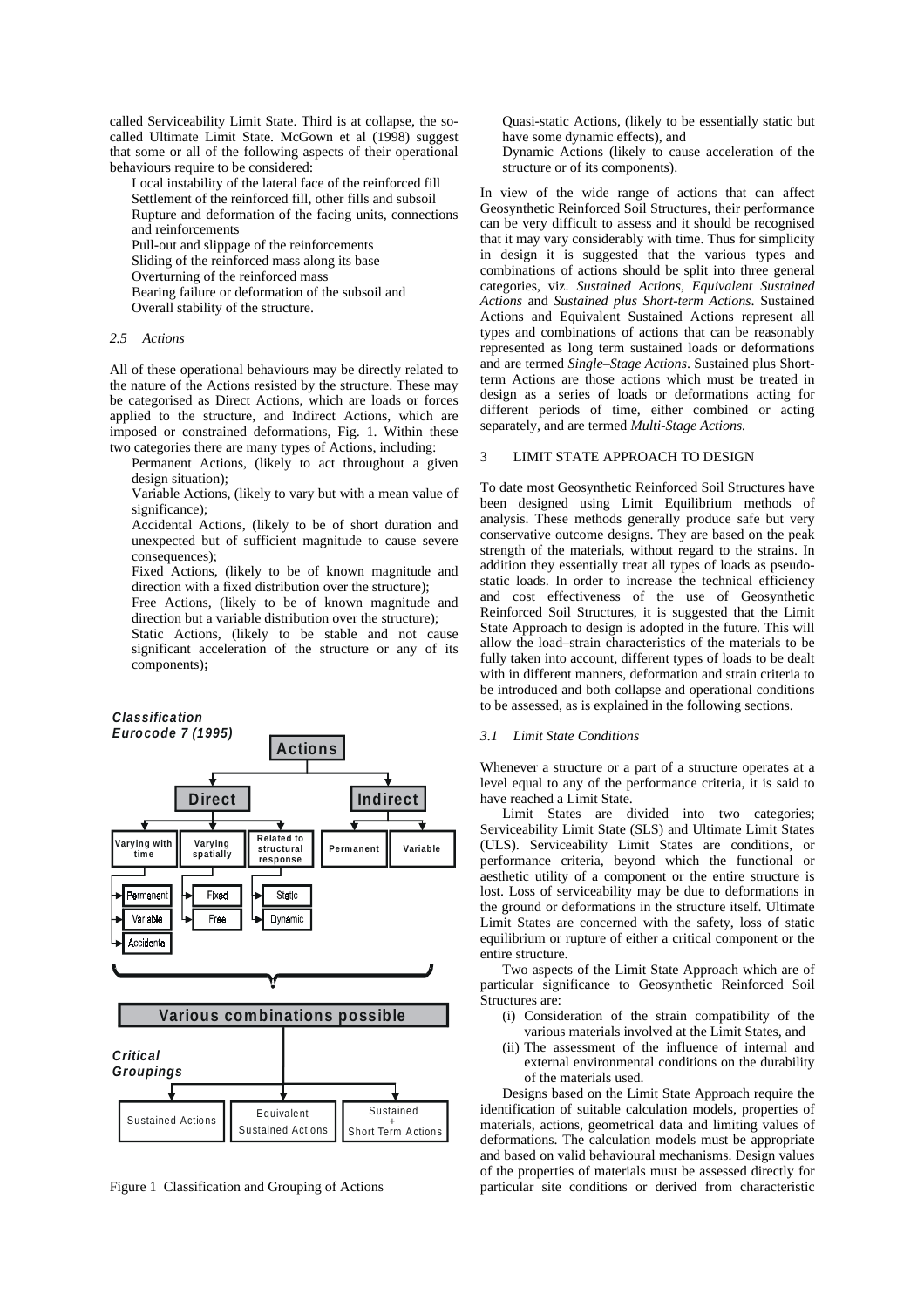values based on field and laboratory test data. Actions are all loads, forces and deformations identified to be contributing to any specific Limit State condition. However, not all loads, forces or deformations are treated as Actions in all Limit State Designs. Further the duration of Actions must be considered, including any changes in Actions resulting from changes in the properties of materials with time. Geometrical data must include all level, slope and other dimensional data important to the design and allowances made for variations in these.

#### *3.2 Partial Factors*

The Limit State Approach does not use global Factors of Safety, instead Partial Factors are applied to the limiting values of the variables for each of the Limit State conditions. The use of Partial Factors aims to distribute margins of safety to the places in the calculation where there are uncertainties. Different Partial Factors are generally applied in the cases of favourable and unfavourable actions. In the calculation of Serviceability Limit States, Partial Factors of unity are frequently employed.

#### *3.3 Design Criteria*

Limit State Approach design criteria are based on equating the effects of the de-stabilising actions and the stabilising actions.

For Ultimate Limit States, both external and internal conditions are analysed and must not be exceeded. Thus when considering external Ultimate Limit States, the equilibrium or gross displacement of a structure are considered assuming the structure to be a rigid body. It is then verified that:

# $E_{d,dst} \leq E_{d,stb}$

where,  $E_{d,dst}$  = Design value for the effect of the destabilising actions (direct, overturning or sliding), and

 $E_{d,stb}$  = Design value for the effect of the stabilising actions (resisting).

When considering internal Ultimate Limit States, rupture or excessive deformation of sections, members and connections are considered. It is then verified that:

 $E_d \le R_d$ 

where,  $E_d$  = Design value of the effect of actions (internal forces, moments or vectors of several internal forces or moments), and

 $R_d$  = Design value of the corresponding resistance (obtained from the design values of properties).

Serviceability Limit States are treated in a similar manner. For each condition it is verified that:

 $E_d \leq C_d$ 

where,  $E_d$  = Design value of the effect of actions, (displacements or accelerations), and  $C_d$  = A nominal value or a function of certain design properties of materials related to the design effects of actions considered.

## *3.4 Material Properties*

In Geosynthetic Reinforced Soil Structures, four groups of material properties require to be identified, as follows:

# *3.4.1 Soils*

Ultimate Limit State analysis is concerned with collapse conditions, thus the ultimate large strain constant volume strength, that is the large strain Constant Volume Angle of Friction,  $[\phi'_{cv}]$ , should generally be employed. For granular soils, the constant volume shear strength is the lowest value

achievable, therefore no Partial Factor is required for this parameter when it is used in designs.

For Serviceability Limit States, no fixed value for the angle of friction can be suggested, rather various values must be used, depending on the Serviceability Limit State being considered. These values can be determined from the relationship between the mobilised angle of friction and the lateral tensile strains in the soil. For most structures, the soil is acting under plane strain conditions, hence the plane strain apparatus should be used to determine this relationship although this is rarely the done. More usually triaxial or shear box testing is used to determine the peak angle of friction,  $[\phi_p']$ , and constant volume angle of friction,  $[\phi'_{\text{cv}}]$ . However, various researchers have carried out experiments to investigate the relationship between the mobilised angle of friction and the lateral tensile strain in the soil,  $[\epsilon_t]$ , Cornforth (1964), Barden et al (1969), Al-Hasani (1978) and Bolton (1986). According to their findings, the peak angle of friction,  $[\phi_p']$ , for granular soils occurs at lateral tensile strains in the range 3 to 6% and the constant volume angle of friction,  $[\phi'_{cv}]$ , occurs at tensile strains in the range 6 to 12%, McGown et al (1993). Thus the relationship between the mobilised angle of friction and the lateral tensile strains can be defined and design values identified, Fig.2.



Figure 2 Relationship between the mobilised angle of friction and lateral tensile strain in cohesionless soil

At the time of design the source of the soil to be used in the construction works may not be known and the quality of the compaction control may not be guaranteed. In such cases appropriate design values for the soil at the Ultimate and Serviceability Limit States must be assumed based on the specified nature of the soil, the compaction methodology to be used and the actions to be resisted by the soil. These assumed design values should be realistic but currently tend to be extremely conservative. Khan (1999) undertook a review of the design values used to represent compacted granular reinforced fill subject to Single-Stage Actions in case histories reported in the  $5<sup>th</sup>$ and 6<sup>th</sup> International Conferences on Geosynthetics. He found that peak angles of friction values were in the range 25 to  $45^\circ$  with an average value of  $35^\circ$ . Large strain constant volume angles of friction values were in the range 28 to  $33^\circ$  with an average value of  $30^\circ$ . These values are some 10º less than both his experimental and previously published shear box and triaxial test values for such soil types. Thus much more realistic design values for the reinforced soil strength should be used, however, the use of a small Partial Factor may be appropriate in such cases to allow for compaction deficiencies.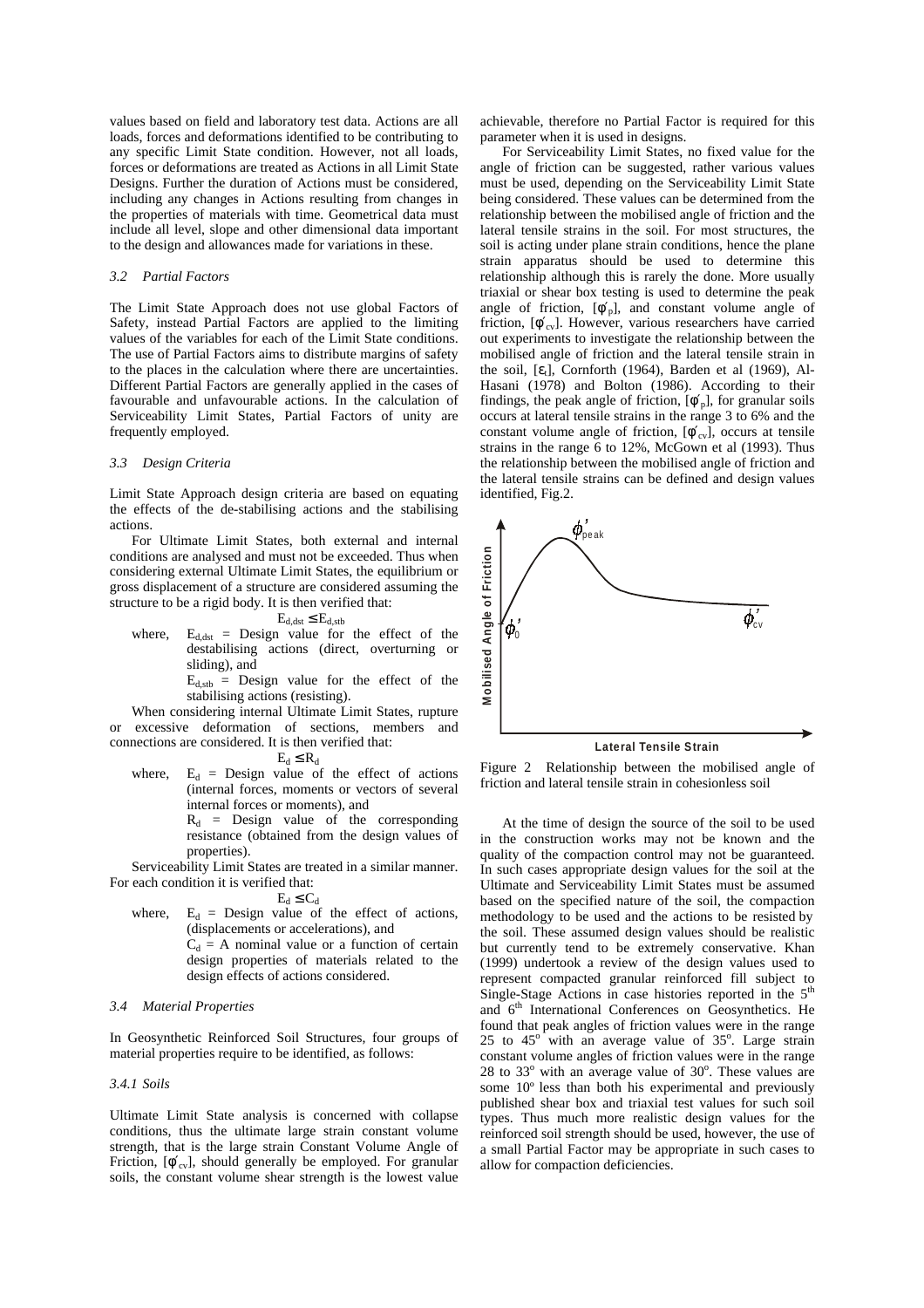It should be noted at this point, that although compacted granular soils have very similar behaviours when subject to either Single-Stage or Multi-Stage Loading, other soil types may not. For these other soil types even greater care requires to be taken to choose appropriate design parameters.

# *3.4.2 Geosynthetics*

The choice of the design parameters for geosynthetic soil reinforcements to be used in Ultimate Limit State analysis has not yet been widely agreed. Some design codes / methods presently recommend the use of factored short term constant rate of strain (CRS) tensile test data, while others recommend the use of factored sustained load (creep) test data. A more consistent approach is required and this matter is given detailed consideration in Sections 4 and 5.

#### *3.4.3 Soil Reinforcement Interaction*

The choice of the design parameters for soil reinforcement interaction in Ultimate and Serviceability Limit State analysis has not yet been widely agreed. Some design codes / methods presently recommend the use of direct shear test data and others use pull-out test data.

The direct shear test can be applied to the determination of the soil reinforcement interaction Coefficient of Direct Sliding and is applicable to sheet and strip reinforcements, Jewell (1996). For geogrid reinforcements, however, the mode of interaction is quite different. Dyer (1985) and Milligan et al. (1990) showed that it is partly developed through the concentration of bearing stresses against the transverse members of the grid and partly developed by direct sliding. Thus for geogrids it is the Coefficient of Bond that should be measured and this can be achieved by pull-out testing, Jewell (1996).

McGown et al (1984b) suggested the possibility of applying a Partial Factor to soil-reinforcement interaction coefficients. At present no Limit State design code / method specifies any such Partial Factor. However, it may be suggested that only a small Partial Factor, equal to or slightly greater than unity, is required for cases where the direct shear test results are used, but where interaction coefficients are obtained using pull-out test results, a higher Partial Factor may be required. It should be noted that the Coefficient of Direct Sliding and the Coefficient of Bond are both functions of the angle of friction of the soil, therefore care should be taken when determining these values. If in the calculation of the coefficients, a factored angle of friction for the soil has been used, the application of a Partial Factor to the soilreinforcement interaction coefficients could produce an extremely conservative design value.

# *3.4.4 Other Materials*

For the Ultimate and Serviceability Limit State design of facings, in concrete, metal or other materials, connections and other components, there are existing, relevant Limit State codes of practice which can be followed.

## 4. GEOSYNTHETIC REINFORCEMENT PROPERTIES

## *4.1 The Isochronous Strain Energy [ISE] Approach*

Geosynthetics are elasto-visco-plastic materials and their typical behaviour is shown in Fig. 3. A wide range of Single-Stage Loading tests for geosynthetics have been specially developed over the last 25 years, for example, constant rate of strain (CRS), sustained load (creep), stress relaxation and cyclic tests, however to date, few Multi-Stage Loading tests

are known to have been undertaken. Therefore, the design parameters for Single-Stage and Multi-Stage Actions are generally determined by factoring data obtained from the Single-Stage Loading tests. This factoring for Multi-Stage Actions has not been scientifically proven and can be considered to be empirically based.

To overcome the lack of comparisons and obtain correlations between test data acquired from different testing methodologies, to better identify the factors to be applied in the determination of Design Strengths and to allow for the variety of actions influencing the behaviour of geosynthetics, a new more fundamental approach is required. It is suggested that these objectives may be achieved by using the Isochronous Strain Energy [ISE] Approach, as set out in the following sections.



Figure 3 Idealised sustained load (creep) curve at constant temperature

For all Single-Stage Loading regimes under isothermal conditions, e.g. constant temperature CRS, creep or cyclic testing, the external work done per unit width of a geosynthetic may be taken to be equal to the *"Absorbed Strain Energy"* at any time [t]. All Single-Stage Loading test data can be represented by Isochronous Load-Strain curves and the areas under the curves represent for any specific time, the *"Isochronous Strain Energy"*, Fig. 4. The unit of Isochronous Strain Energy [ISE] for geosynthetics is:

# Force per unit width times unit strain =  $(kN/m) \times (m/m)$  $=$  kN/m

This is not the usual unit of strain energy in materials engineering. Additionally, it may be confused with the unit of strength for geosynthetics. Thus it is suggested that a new term should be adopted for the unit of Isochronous Strain Energy [ISE] for geosynthetics.

Thus at any temperature [T] and time [t] after the application of a particular loading regime, there will be a finite amount of work done per unit width, which can be represented as the "Absorbed ISE" [A]<sub>t</sub>. The amount of ISE to develop a limiting strain or rupture at that temperature for a particular Single-Stage Loading regime is termed the "ISE Capacity"  $[C]_t$  of the geosynthetic at the specified time [t]. A feature of this property of the material is that data obtained at the same temperature from different load-strain paths, i.e. different test methods, may be plotted on the same ISE – Time plot, Fig. 5.

## *4.2 Identification of the Components of ISE*

Figure 6 represents the load-strain-time behaviour of a geosynthetic in terms of the Absorbed ISE  $[A]_t$ . Upon application of load  $[P_1]$  at time  $[t_0]$ , as shown in Fig. 6 (a),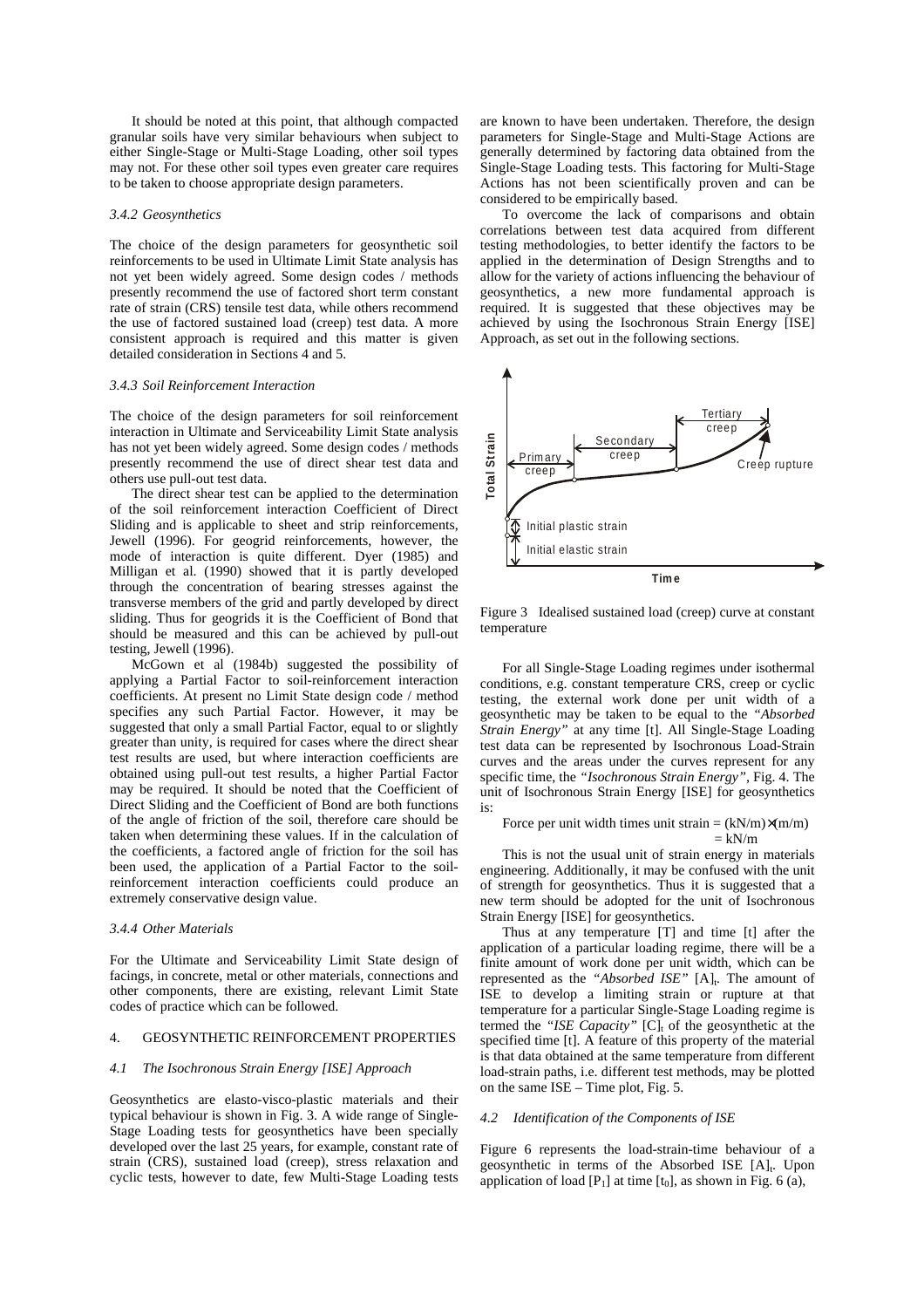

Figure 4 Calculation of Isochronous Strain Energy



Figure 5 Development of ISE-Time plot from various tests



Figure 6 The isothermal load-strain-time behaviour of a geosynthetic in terms of Absorbed ISE

there will be an Absorbed ISE  $[A]_{t0}$  (point 1) within the geosynthetic. Thereafter, over a period of time between  $[t_0]$ and  $[t_1]$  more ISE will be absorbed by the geosynthetic, i.e. the Absorbed ISE will increase to  $[A]_{t1}$ , (point 2). At time  $[t_1]$  when the load is removed, a part of Absorbed ISE  $[A]_{t_1}$ will be recovered immediately and this is termed the "Immediately Recoverable" ISE [R]<sub>t1</sub>, (point 2 to 3). At this point in time,  $[t_1]$ , the Absorbed ISE remaining in the geosynthetic is termed the "Locked-in" ISE [L]<sub>t1</sub>. If no further load is applied to the geosynthetic, then with time part of this Locked-in ISE will be recovered due to viscous rebound but part will never be recovered, the *"Irrecoverable Locked-in"* ISE [L]irr..

Thus at any time,  $[t_1]$ , the Absorbed ISE comprises two components, which are the Immediately Recoverable ISE  $[R]_t$  and the Locked-in ISE  $[L]_t$ . These components are likely to vary with time for any limiting strain condition or rupture. Calculation of the ISE components requires derivation of Isochronous Load - Recoverable Strain and Isochronous Load - Locked-in Strain curves. In so doing, Isochronous Load - Total Strain and Isochronous Load - Recoverable Strain curves are first developed from loading and unloading tests respectively, as shown in Fig. 7. Then since the Total Strain is equal to the summation of Immediately Recoverable Strain and Locked-in Strain, the Isochronous Load - Locked-in Strain curves can be obtained, Fig. 8. The isothermal ISE Capacity and its components for any Single-Stage Loading regime, i.e.  $[C]_t$ ,  $[R]_t$  and  $[L]_t$ , can then be calculated as the areas under the respective isochronous load-strain curves for different times and strains, Fig. 9, to produce the plots shown in Fig. 10. It should be noted that the ISE Components  $[R]_t$  and  $[L]_t$ , of the ISE Capacity  $[C]_t$  at any limiting strain level or rupture, are likely to be intrinsic properties controlled by the polymeric composition, micro and macro structure of the geosynthetic.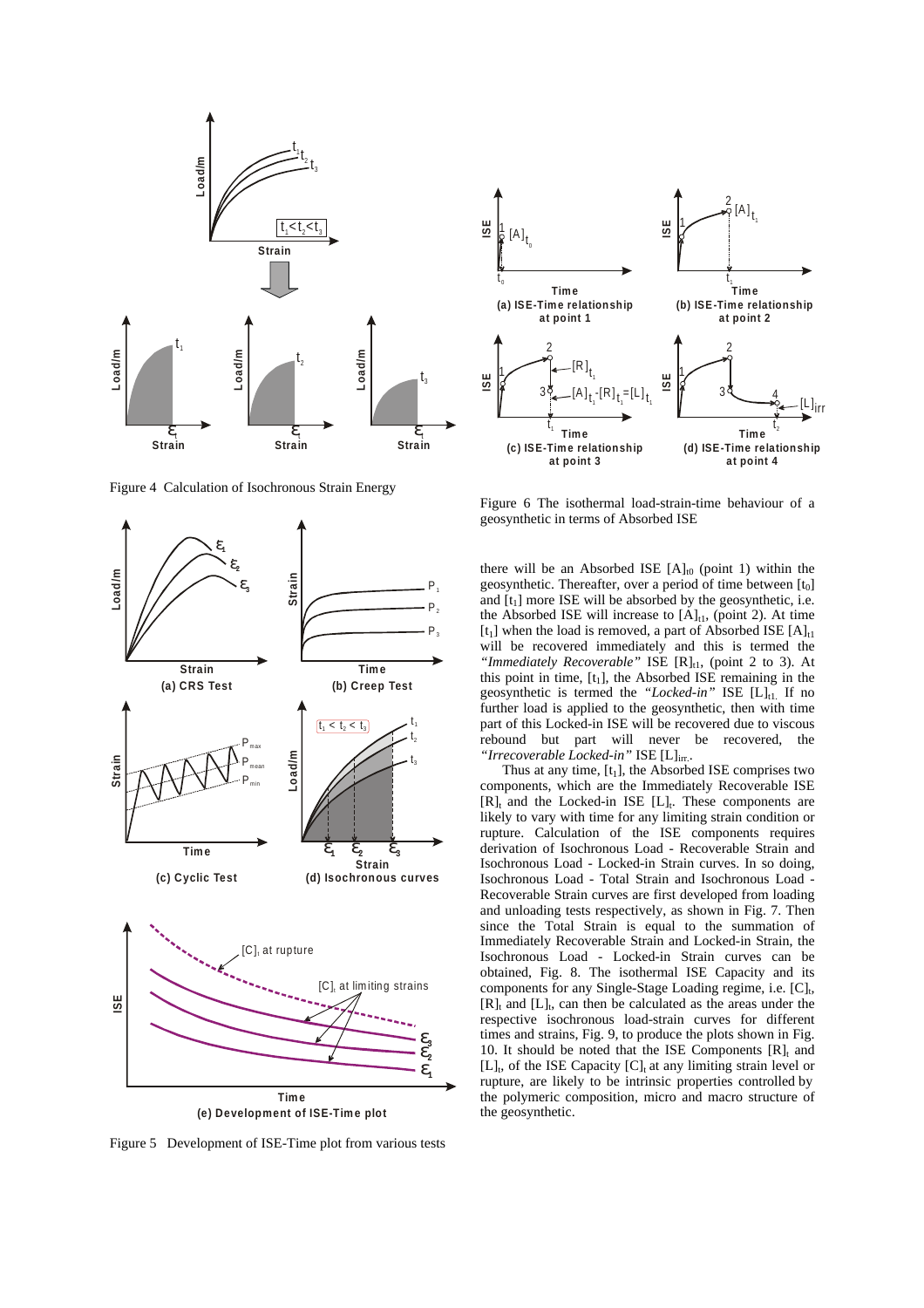

Figure 8 Development of Isochronous Load – Locked-in Strain curves

Figure 10 Possible variation of the ISE Components with time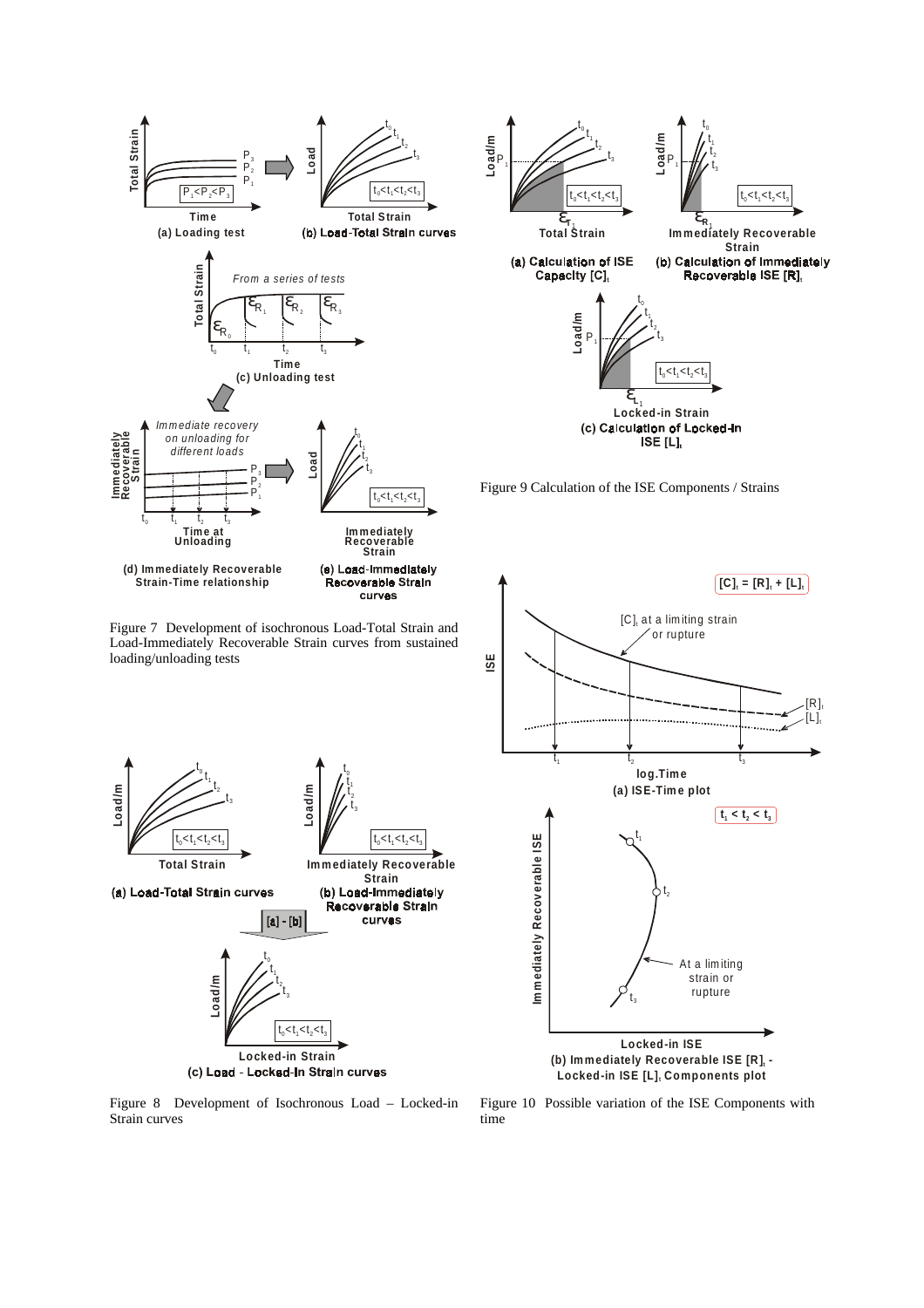# *4.3 Application of the ISE Approach to Test Data*

Five types of geosynthetics produced from different polymers by different manufacturing processes, were tested using different test methodologies by Kabir (1984) and Yeo (1985). Khan (1999) applied the ISE Approach to these data and proved it to be applicable to all of them. To illustrate this work, the test data for a uniaxial geogrid manufactured from stretched punched sheets of high density polyethylene are presented below.

#### *4.3.1 Determination of the ISE Capacity*

CRS testing was carried out on the uniaxial geogrid at different rates of strain and at a constant temperature of 20°C, Fig. 11(a), and the Isochronous Load-Strain curves drawn from the test data are shown in Fig. 11(b).



**(b) Isochronous Load-Strain curves**

Figure 11 Load-Strain and Isochronous Load-Strain curves for the uniaxial geogrid at 20ºC from CRS tests (after Yeo, 1985)



**(b) Isochronous Load-Strain curves**

Figure 12 Creep and Isochronous Load-Strain curves for the uniaxial geogrid at 20ºC (after Yeo, 1985)

Sustained load (creep) tests were also carried out at 20ºC at different load levels. The test data were again plotted as Isochronous Load-Strain curves, Fig. 12 (a) and (b). The areas under these Isochronous curves were calculated at 2, 5 and 10 per cent strains, and plotted in an ISE-log.Time plot, as shown in Fig. 13 (a). These data were re-plotted to a log-log scale and the best-fit curves were drawn through the data at limiting strains, Fig. 13(b) and (c) respectively. It can be seen that the data from the CRS and creep tests lie close to the same best-fit curves. The best-fit curves represent the ISE Capacity  $[C]_t$  of the uniaxial geogrid at each strain level for this material.

Strictly speaking, for a particular strain at a specific time, the load required to achieve this strain in a CRS test should be higher than the load required in a sustained load (creep) test. Therefore theoretically, the ISE Capacity  $[C]_t$ at a particular limiting strain  $[\varepsilon]_L$  and at a specific time from CRS tests should always be higher than data from sustained load (creep) tests. However, for relatively shortterm tests the response of many geosynthetics to loading is dominated by their initial elastic and plastic strains and a limited amount of rapidly developed primary creep, as previously indicated in Fig. 3.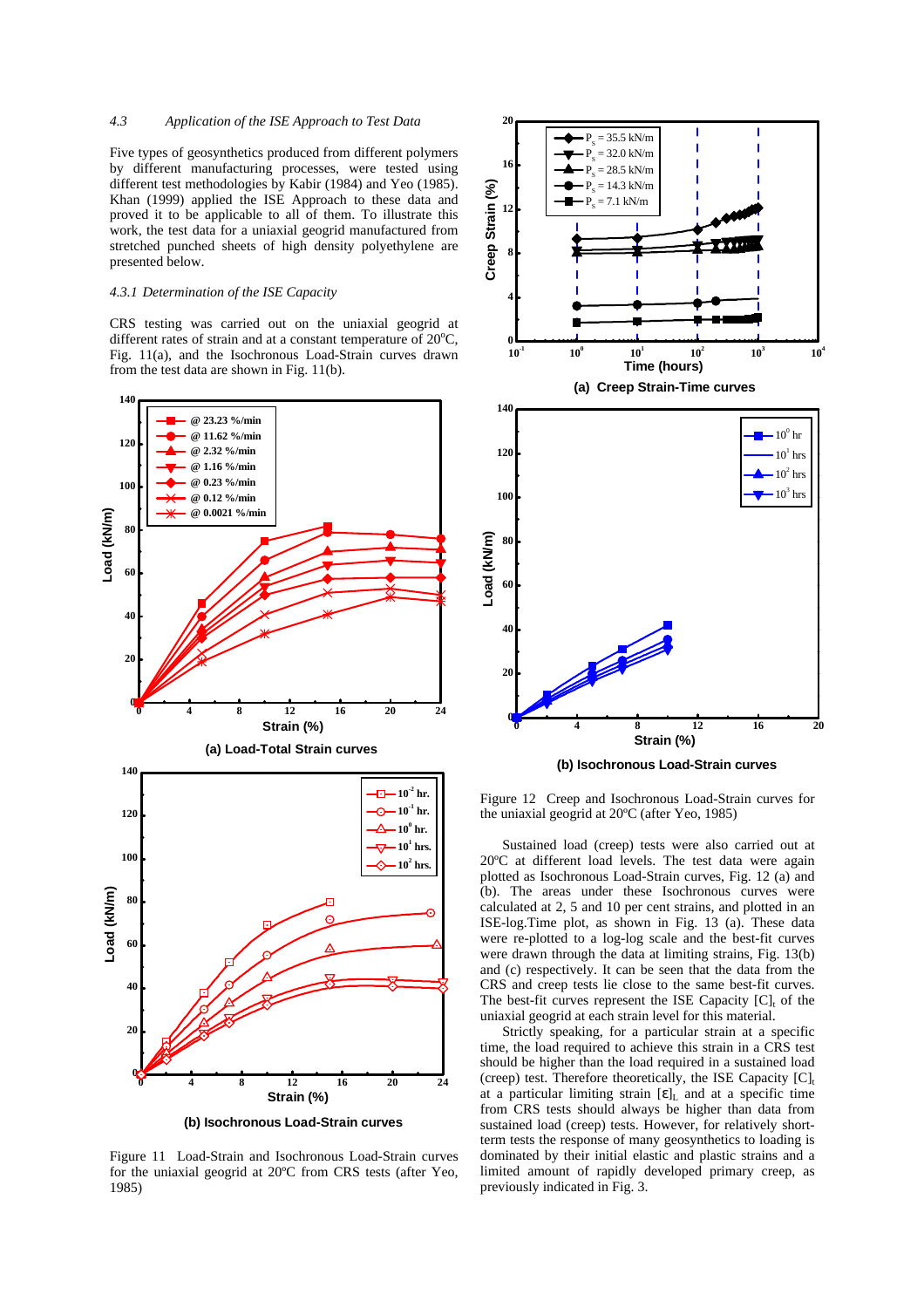

Figure 13 ISE - time plots for the uniaxial geogrid at 20ºC

The result is that for all practical purposes, the ISE Capacity  $[C]_t$  determined from different short-term test methods will be very similar and can be represented by the same best-fit curves. Therefore, such curves can be used to compare and correlate the data obtained from CRS and other short-term tests, including short-term sustained load (creep) tests. For very long periods of time, it is only practical to obtain data from long term sustained load (creep) tests, hence correlation between different test methods is not relevant over long time periods.

## *4.3.2 Determination of the ISE Components*

The ISE components were derived from sustained load (creep) test data involving strain measurements during both loading and unloading, as was shown in Fig.8. The ISE capacity and its components for any Single-Stage Loading regime, i.e.  $[C]_1$ ,  $[R]_1$  and  $[L]_1$ , are then determined from the areas under the respective Isochronous Load - Strain curves for different times and strain levels or rupture, as was shown in Fig. 9. The test data from the uniaxial geogrid analysed in this way, show that the Isochronous Load - Immediately Recoverable Strain relationship for this geosynthetic is essentially time independent over the test duration of 10,000 hours, Fig.14.



Figure 14 Isochronous Load - Immediately Recoverable Strain curve for the uniaxial geogrid at 20ºC

Figure 15 shows the variation of each of the ISE components with time at 5 and 10% limiting strains. It may also be noted that the summation of the Immediately Recoverable ISE  $[R]_t$  and Locked-in ISE  $[L]_t$  is equal to the ISE Capacity  $[C]_t$  for any particular limiting strain. Further, this figure shows that if a limiting strain (say 10%) is reached in 0.1 hours, the amount of Immediately Recoverable ISE in the geosynthetic is likely to be higher than the Locked-in ISE. In contrast, if the same limiting strain is reached in 1000 hours, the amount of Locked-in ISE in the geosynthetic will be greater and may be higher than the Immediately Recoverable ISE. This means that totally different values of ISE components are measured in short-term tests than in long-term tests.

The combinations of ISE components, i.e. Immediately Recoverable and Locked-in ISE, are shown in Fig. 16 for the uniaxial geogrid B at 5% and 10% limiting strains, as determined by sustained load (creep) test data. This figure shows that the combinations of Immediately Recoverable and Locked-in ISE at a particular limiting strain, establish a unique boundary for a particular geosynthetic. Thus the material cannot reach a particular limiting strain in a specific time without a certain combination of Immediately Recoverable and Locked-in ISE under a Single-Stage Loading regime.

Although test data have not been presented for rupture conditions, the same pattern of behaviour is expected to be exhibited.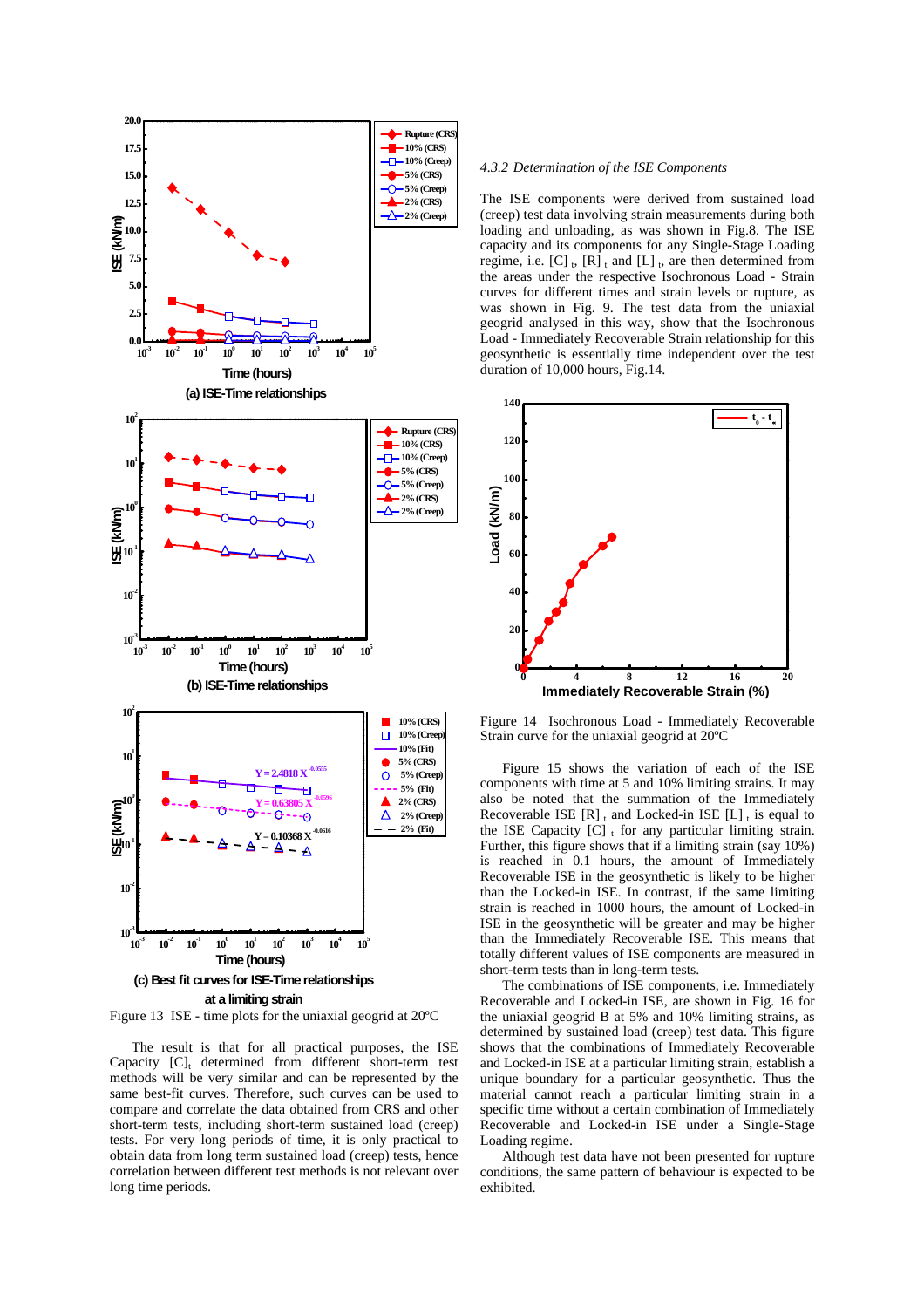

Figure 15 Variation of ISE Capacity and its Components with time for the uniaxial geogrid at 20ºC



Figure 16 Combination of  $[R]$  and  $[L]$  ISE at different limiting strains for the uniaxial geogrid at 20ºC

# *4.4 Extrapolation of Test Data Using the ISE Approach*

Geosynthetic Reinforced Soil Structures are often designed for a specific operational period of time, which is greater than the duration of long term (creep) tests. It is therefore necessary to extrapolate test data to the required design lifetime  $[t_{dl}]$  of the structure.

The extrapolation of ISE capacity  $[C]_t$  and Immediately Recoverable ISE  $[R]_t$  can be obtained by determining the best fit curves for these two parameters derived from the test data, Fig. 17(a). The difference between  $[C]_t$  and  $[R]_t$ then gives the extrapolated value of Locked-in ISE  $[L]_t$  for the required design lifetime. This allows  $[R]_t$  and  $[L]_t$ values to be plotted beyond the test duration, Fig. 17(b), for either limiting strains or rupture conditions.



Figure 17 Extrapolation of data beyond test duration on the basis of the ISE Approach

This procedure is illustrated in Fig. 18 for the uniaxial geogrid at limiting strains of 5 and 10%, extrapolated up to 2 log cycles, i.e. up to 1,000,000 hours. This extrapolation confirms the data obtained from rheological models used by Kabir (1984) and Yeo (1985).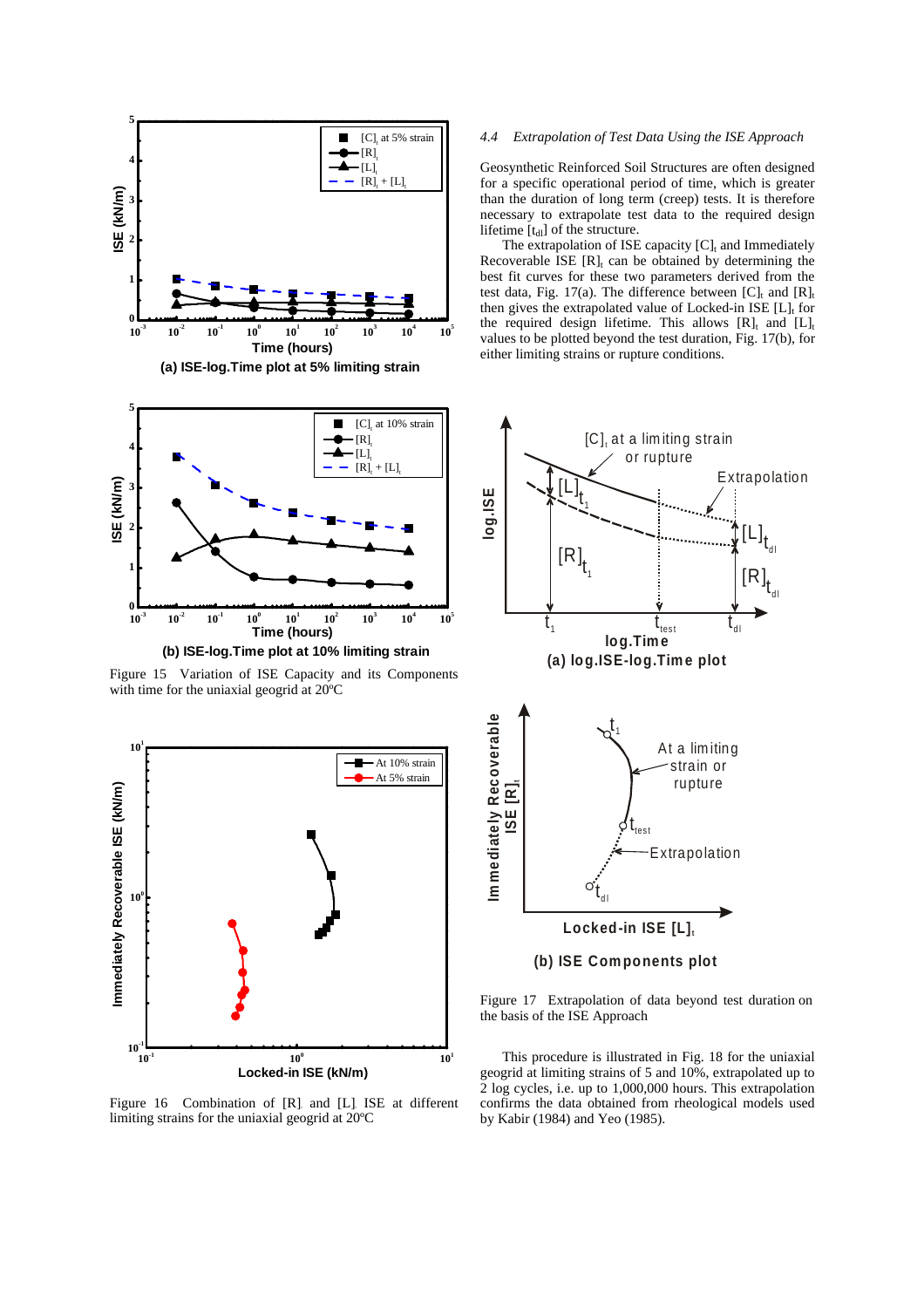

Figure 18 Extrapolation of test data for the uniaxial geogrid at 20ºC

# 5 CHOICE OF DESIGN PARAMETERS FOR GEOSYNTHETICS USING THE ISE APPROACH

The design input parameters for geosynthetics for Single-Stage and Multi-Stage Actions may be identified using the ISE approach in the following ways.

# *5.1 Reference Strength for Single-Stage Actions*

It was shown in Section 4, that for isothermal conditions at a particular time and strain level up to rupture, there is a single value of Absorbed ISE due to Single-Stage Loading. Thus it was shown that the isothermal ISE Capacity  $[C]_t$  of 'Exworks' geosynthetics is time and strain level dependent.

Further, it was shown that there is an unique combination of the Immediately Recoverable ISE [R], and the Locked-in ISE  $[L]$ <sub>t</sub> for a given time and strain level or rupture.

Providing that test data extend over the design life of the structure, or more likely that test data have been extrapolated to this time, then the Design ISE Capacity and the ISE components can be identified from the plot of ISE Capacity against time, such as indicated in Fig. 17(a). The plot of Isochronous Loads against ISE Component Strains, Fig. 17(b), then allows the Immediately Recoverable and Locked-in Strains to be identified. For Single–Stage Actions these data are not significant, although as will be shown later, they are important factors in determining the response of geosynthetics to Multi-Stage Actions. Thus when using the ISE Approach to determine the Reference Strength for Single-Stage Loading the procedure is simply that both the design lifetime and design strain levels are specified and the Reference Load is taken directly from the Isochronous Load-Strain curves from which the ISE Capacity was derived.

# *5.2 Partial Factors for Single-Stage Actions*

The amount of Absorbed ISE to reach a limiting strain or rupture at a specific time is dependent on the polymeric composition, micro and macro structures of the geosynthetic. Therefore, if a geosynthetic is physically or chemically altered, then the amount of ISE required to reach a limiting strain or rupture under a Single-Stage Loading regime, will also change. Such changes in ISE



Figure 19 Determination of Partial Factors on the basis of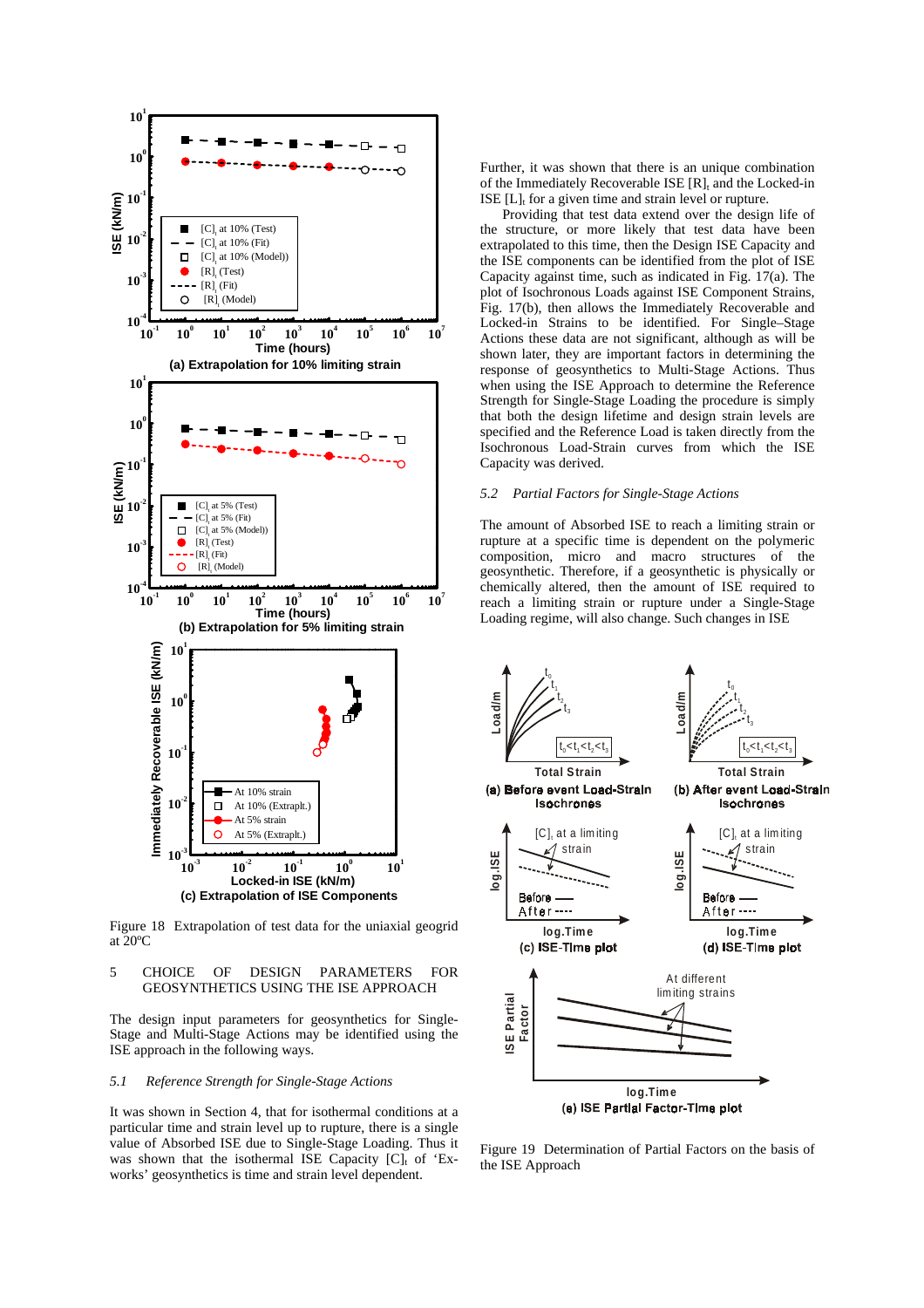may then be used to identify appropriate values of Partial Factors and eliminate the difficulties of interpreting data obtained from different test methodologies. Further, the ISE approach can be used to identify different effects of construction damage and environmental degradation on the ISE components, i.e. the Immediately Recoverable and Locked-in ISE components.

Thus Partial Factors can be redefined as the ratios of the ISE Capacity of the geosynthetics at a limiting strain or rupture 'before' events [C]<sub>t(before)</sub> to the ISE Capacity of the geosynthetics at a limiting strain or rupture 'after' events  $[C]_{t(after)}$ , i.e. 'before' and 'after' construction damage or environmental degradation.

The procedure for determining Partial Factors on the basis of the ISE Approach is shown in Fig. 19. The test data should be first converted to Isochronous Load-Strain curves for the geosynthetic 'before' and 'after' the events, Fig. 19(a) and (b). The ISE Capacities 'before' the event  $\overline{[C]}_{\text{t(before)}}$  and 'after' the event  $[C]_{t(after)}$  are then calculated from the areas under the Isochronous Load-Strain curves for limiting strains at various times. These data can be shown as ISE-Time plots, examples of which are Figs. 19(c) and (d). The ISE Partial Factors are calculated by dividing the  $[C]_{t(before)}$  with the  $[C]_{t(\text{after})}$  and the variations of these Partial Factors are shown in Fig. 19(e).

Al-Mudhaf (1993) and Esteves (1996) have studied the effects of construction damage and environmental degradation for a wide range of geosynthetics. CRS and sustained load (creep) tests were carried out on the geosynthetics 'before' and 'after' they were subjected to the site damage or long-term exposure. The specimens 'before' and 'after' these activities were termed 'Ex-works', 'Damaged' and 'Exposed' specimens respectively. Khan (1999) has analysed these test data using the ISE Approach. To illustrate this work, Isochronous Load-Strain curves for the 'Ex-works' and 'Damaged' specimens of the uniaxial geogrid considered previously, and a biaxial polypropylene geogrid, are plotted from the test data, Fig. 20 (a) and (b). The areas under these Isochronous Load–Strain curves were calculated for 2, 5 and 10 percent strains, and plotted in an ISE-Time plot, as shown in Fig. 21. The Damage Factor was then calculated according to the definition of ISE Partial Factors given previously. The variations of Damage Factors for the uniaxial geogrid and biaxial geogrid with time and strain levels are shown in Fig. 22. Using CRS and sustained load (creep) tests carried out 'before' and 'after' 12 months of exposure, the same procedure was used for the determination of Environmental Factors. The variation of Environmental Factors for the uniaxial geogrid and biaxial geogrid are given in Fig. 23.

The magnitude of the improvement or degradation of the properties of a geosynthetic identified in the manner described may be shown to be dependent on how the Immediately Recoverable ISE  $[R]_t$  and the Locked-in ISE  $[L]_t$ components are affected. Indeed the ISE Components may be differentially affected by construction damage and environmental degradation. For some geosynthetics the effect on the Immediately Recoverable ISE  $[R]_t$  may be more than on the Locked-in ISE  $[L]_t$  and vice-versa. Also, the effect on each of the components may be differential with time, strain level and temperature. Thus the current practice of using Partial Factors obtained from short-term test data to obtain long-term Design Strengths is likely to be problematic.

To illustrate the possibility of differential effects on the ISE components from damage and environmental exposure,

Khan (1999) further analysed the test data for the uniaxial geogrid and a biaxial geogrid.

The Immediately Recoverable ISE  $[R]$  and the Locked-in ISE [L], 'before' and 'after' were calculated, which allows the Immediately Recoverable ISE  $[R]_t$ -Time and Locked-in ISE  $[L]_t$ -Time plots to be developed 'before' and 'after' an event, Figs 24 and 25. The effects on the Immediately Recoverable ISE  $[R]_t$  and the Locked-in ISE  $[L]_t$  can then be determined by comparing the amount of change of these components to their original value.



Figure 20 Isochronous Load-Strain curves for Ex-works and Damaged uniaxial geogrid at 20ºC (after Esteves, 1996)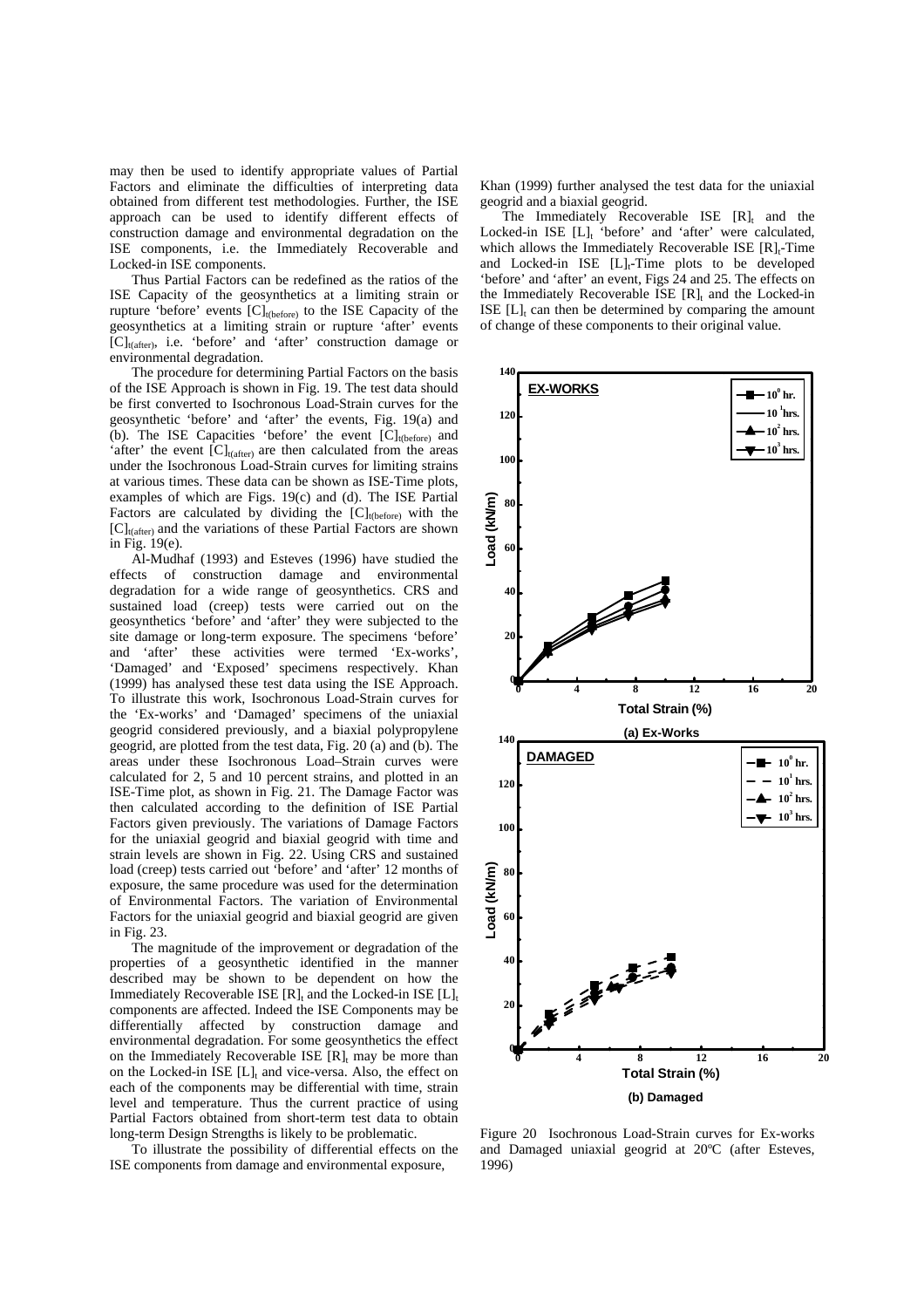

Figure 21 ISE-Time relationships for the uniaxial geogrid at  $20^{\circ}$ C



Figure 22 Damage Factor-Time relationships at 20ºC

These data show that the effects of damage and exposure on both the Immediately Recoverable ISE  $[R]_t$ and the Locked-in ISE  $[L]_t$  may vary with time. This clearly suggests that tests carried out for a very short period of time will measure totally different amount of changes of ISE components than for tests carried out over longer periods of time.



Figure 23 Environmental Factor-Time relationships at 20ºC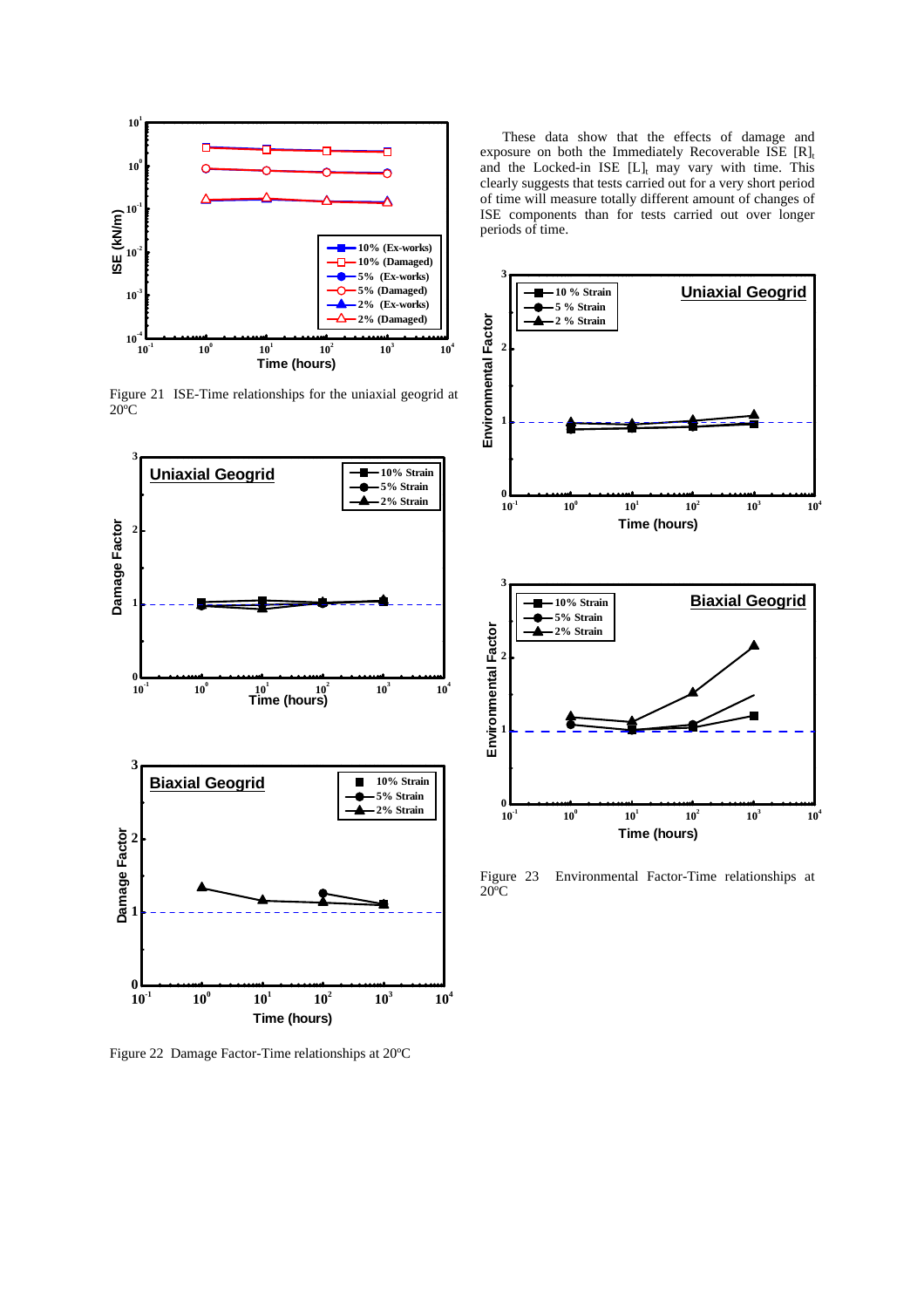

Figure 24 Effects of damage on the ISE Components of the uniaxial geogrid at 20ºC

Figure 25 Effects of environmental exposure on the ISE components of the uniaxial geogrid at 20ºC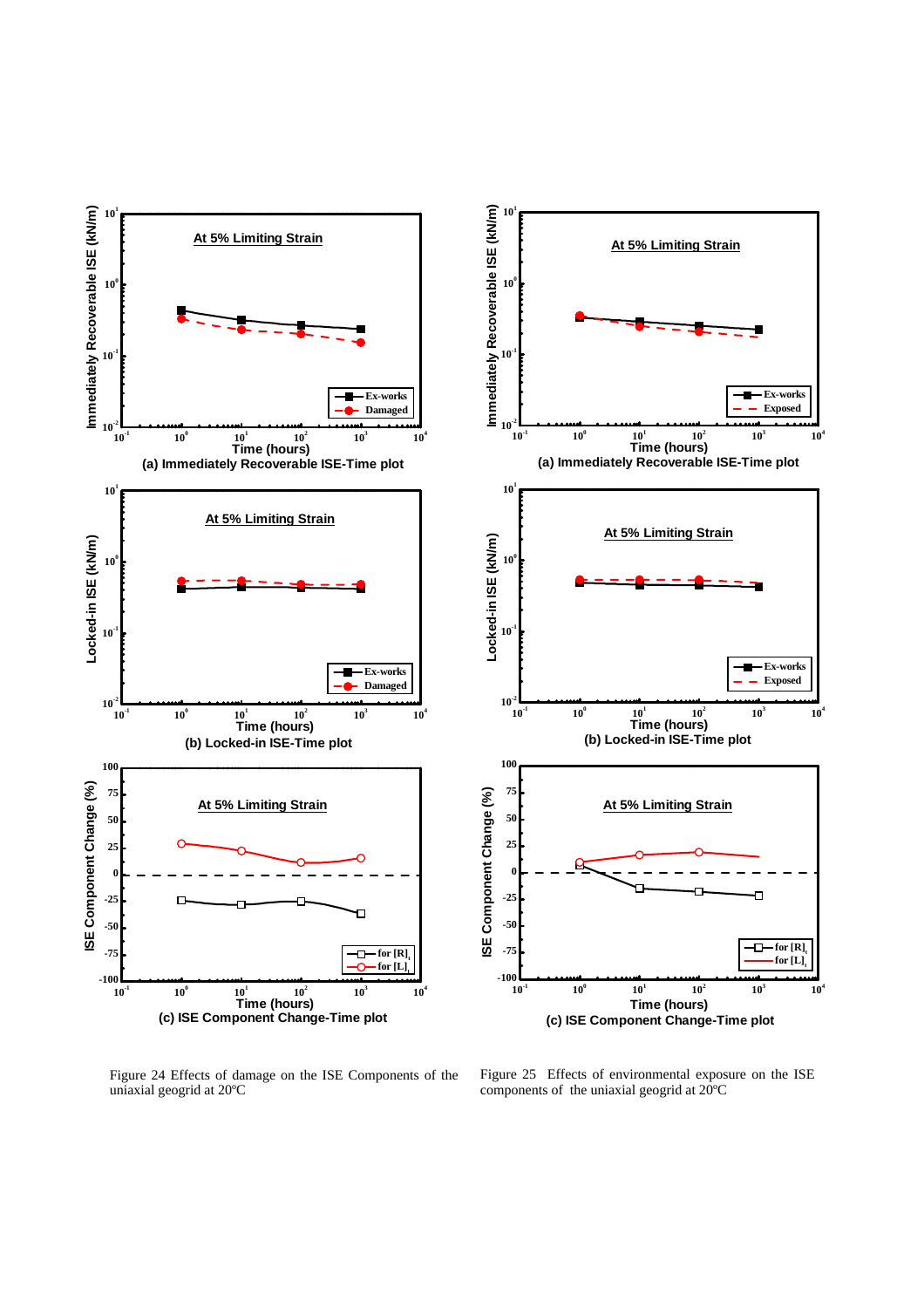## *5.3 Design Strengths for Single-Stage Actions*

To obtain the Design Strength of geosynthetics using the ISE approach, the procedure to be followed is similar to that used to determine the Reference Strength. First, the variation of the Design ISE Capacity with time needs to be established. This is found by modifying the Ex-works ISE Capacity using the Partial Factors derived from the ISE Approach, as shown in Fig.26. Next the ISE components and the Isochronous Load-Strain curves may be identified and the Design Strength determined for any time and strain level or rupture. However, the Design Isochronous Load-Strain curves will be very similar in shape to the Ex-works Isochronous Load-Strain curves, hence the areas under these curves, that is the Absorbed ISE for any strain level or rupture, will be proportional to the ordinate, i.e. the Strength. Thus the Design Strength may be directly obtained as follows:



Figure 26 Derivation of Design ISE Capacity

## *5.4 Design Strengths for Multi-Stage Actions*

It was shown in Section 4.2 that at any time, the Absorbed ISE in a geosynthetic comprises two components, the Immediately Recoverable ISE  $[R]_t$  and the Locked-in ISE [L]<sub>t</sub>. Further, it was suggested that for ISE Capacities at limiting strain levels or rupture, the ISE Components were intrinsic properties controlled by the polymeric composition, micro and macro structures of the geosynthetic.

When a geosynthetic is subject to Multi-Stage Actions, it will develop Absorbed ISE at different strain levels at different times. This Absorbed ISE will comprise different combinations of Immediately Recoverable ISE  $[R]_t$  and the Locked-in ISE  $[L]_t$ . If these ISE Components combine in such a way as to exceed intrinsic limits then limiting strain levels or rupture will develop, as shown in Fig. 27. Thus for the case of Multi-Stage Actions, it is the critical combinations of ISE Components that must be used to define the Reference Strength. In effect this means that a single value of Reference Strength cannot be identified for geosynthetics subject to Multi-Stage Actions. Rather the strength of the geosynthetic will vary as a function of the nature and sequence of the Actions to which it will be subjected, i.e. it is a function of its stress history and in this sense its behaviour is similar to the behaviour of many types of soil.

To deal with the difficulty of identifying the Reference Strengths of geosynthetics subject to Multi-Stage Actions, it is suggested that the approach to the design of GRSSs should be different in such situations. This new approach has been termed the *Modified Materials Approach* and is probably best described by providing the following example.



Figure 27 Immediately Recoverable and Locked-in ISE Components for a Multi-Stage Loading condition up to a limiting strain or rupture

For a GRSS subject to combined sustained loading plus a short-term loading, the design should be approached in a series of stages. First, the GRSS should be analysed for the sustained load as a Single-Stage Action using a reduced value of the Single-Stage Action - Design Strength. This reduced Design Strength is obtained by factoring the Single-Stage Action - Design Strength, which implies that the Single-Stage Reference Strength and Partial Factors otherwise used are applicable. However, the additional factor reduces the strain developed and so the strength available. It. ensures that the strain level developed is less than the design limit strain or rupture, Fig. 28. The difference in the strain allows the geosynthetic to accommodate the strains induced by the Immediately Recoverable ISE  $[R]_t$  and the Locked-in ISE  $[L]_t$  resulting from the Short-term loading.



Figure 28 Modified Material Properties Approach for design against sustained loading plus short-term loading

The Geosynthetic Reinforced Soil Structure may then be further analysed for the Short-term load using the Isochronous Load-Strain plots in Fig. 29. Combining these provides the Load-Total Strain relationship, Fig.30. This plot shows that the geosynthetic exhibits quite different stiffnesses during the two stages of loading.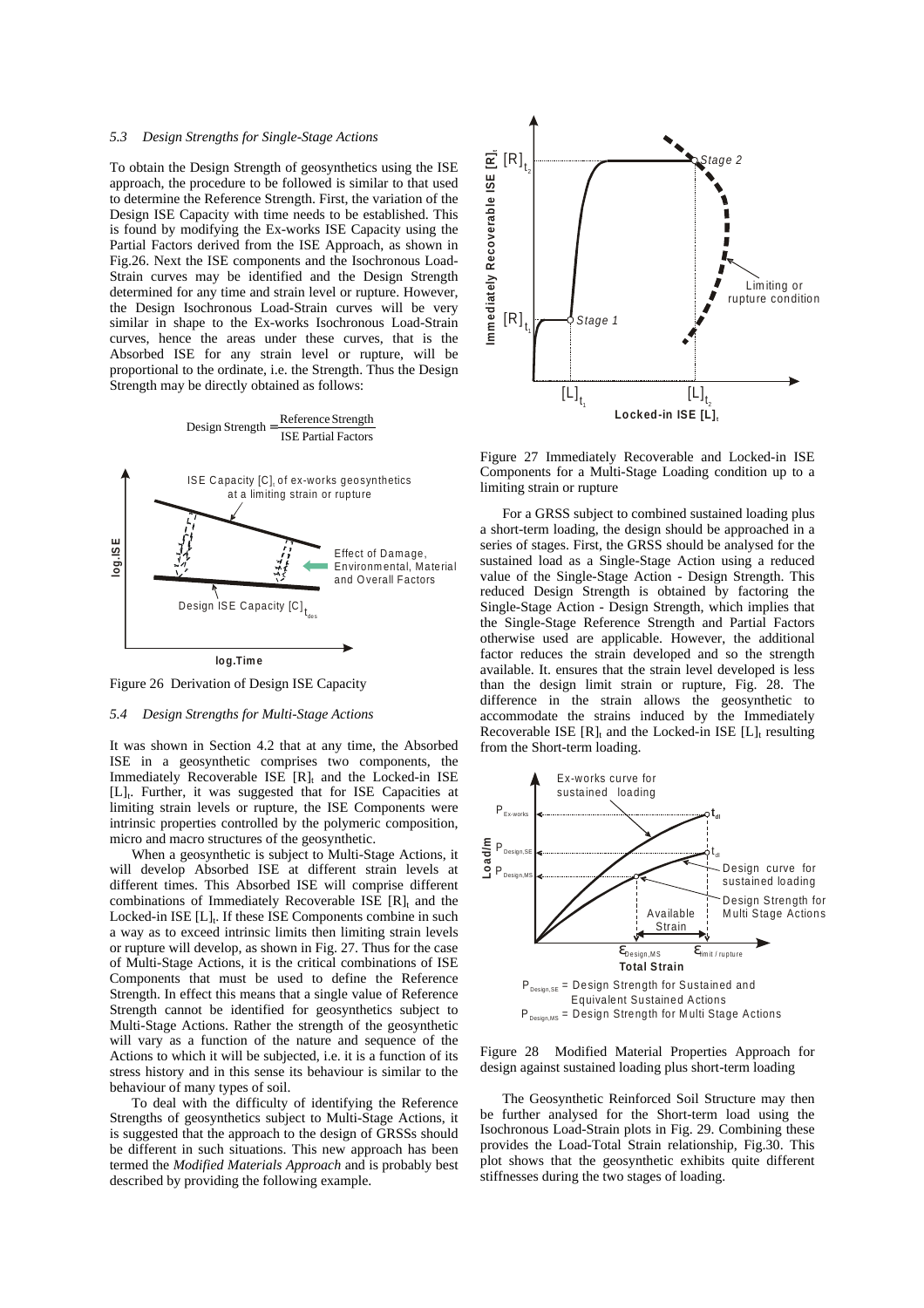

(a) Modified Material Properties Approach















 $\mathbf{E}_{i}$  = Strain developed during long-term loading

 $\mathbf{E}_2$  = Strain developed during short-term loading

Figure 30 Secant Stiffnesses for short and long-term loading

# 6. SOME IMPLICATIONS OF THE ISE APPROACH

## *6.1 General*

As previously stated, current practice does not effectively take account of the elasto-visco-plastic nature of geosynthetics. Thus it has been suggested that the changes in isothermal behaviour of geosynthetics with time, strain level, damage and environmental exposure are not being effectively taken into account in current design codes / methods. In addition, most design codes / methods treat all Actions as pseudo-static loads although Actions vary greatly in nature and duration.

The ISE Approach to the characterisation of the isothermal load-strain-time behaviour has identified a number of differences with current practice which have significant implications for the design of Geosynthetic Reinforced Soil Structures. Some of these implications are discussed in the following sections.

#### *6.2 Sustained Actions*

For Sustained Actions the use of the ISE Approach has led to the suggestion that the isothermal Reference Strength of geosynthetics should be determined from the Isochronous Load-Strain curves. This is not a new suggestion, rather it confirms the previously stated views of many researchers. However, the ISE Approach has given further support to this view.

Further, the ISE Approach has led to the suggestion that Partial Factors are likely to be time and strain level dependent. Also, that they should be based on the change in Absorbed ISE 'before' and 'after' damage or environmental exposure. This is a novel idea and may lead to some factors being more conservative and others less conservative than current values. Importantly, it very much calls into question the validity of using short-term CRS tests to determine Partial Factors related to long-term applications, as is the present practice.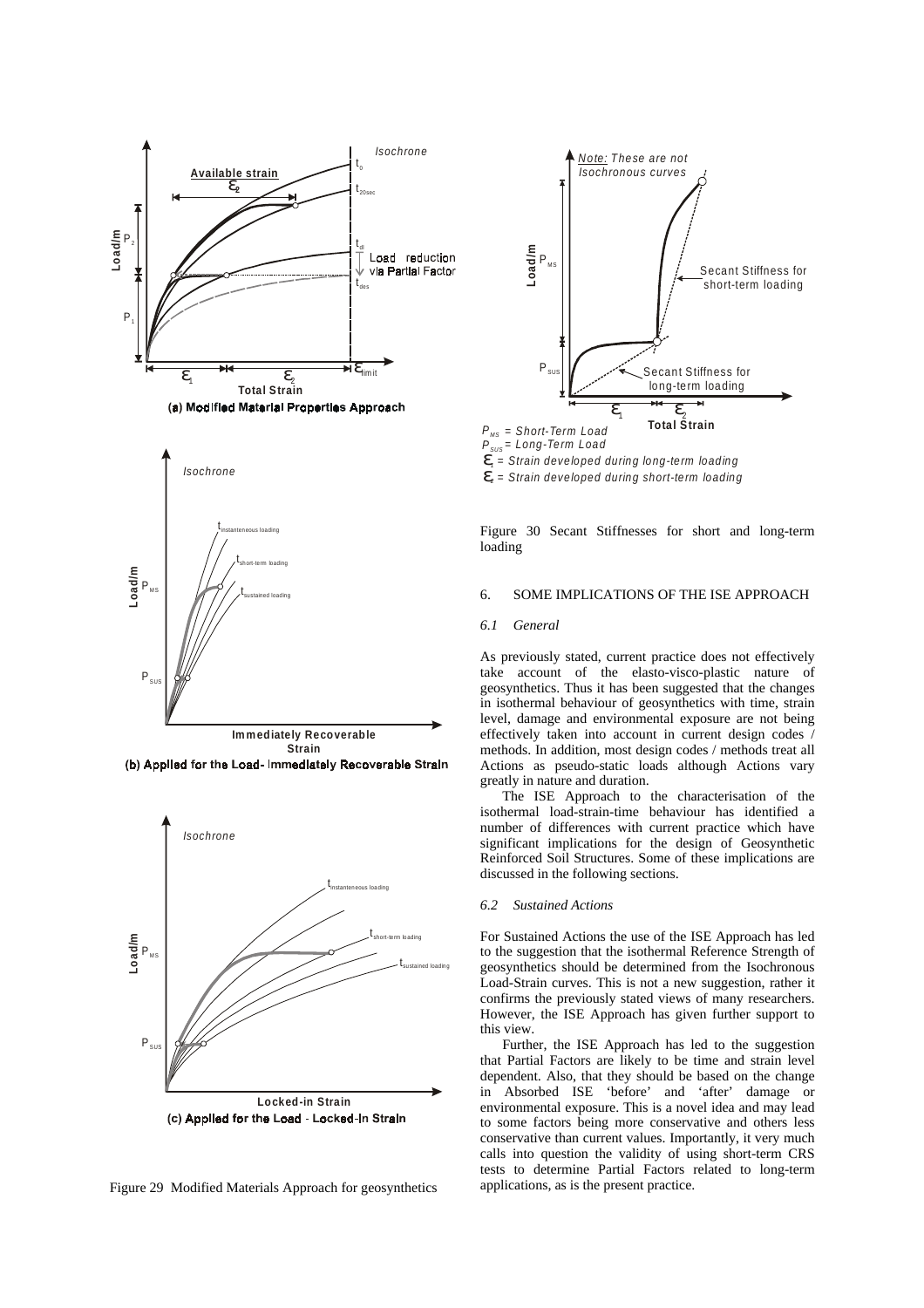Overall, the above suggestions relating to the Reference Strength and Partial Factors, mean that the current approach in many design codes / methods of identifying a single value of Design Strength for a geosynthetic without regard to the design lifetime or a limiting strain level must be seriously questioned.

# *6.3 Equivalent Sustained Actions*

The design implications of the ISE Approach are the same for both Sustained Actions and Equivalent Sustained Actions. Additionally, the ISE Approach can provide justification for the use of Equivalent Sustained Action to represent combinations of some types of Actions and can result in the use of less conservative values of the Equivalent Load. For example, for road pavement design sustained loading plus traffic loading is commonly modelled by an Equivalent Sustained Loading with the value of the traffic loading taken as a static wheel load acting over the design lifetime of the road. This is a very conservative approach which does not take account of the transient nature of the wheel loading nor of the possibility of recovery of some of the Absorbed ISE between loading cycles.

To illustrate the use of the ISE Approach to determine the Equivalent Sustained Loads that should be used to represent combined loads, Khan (1999) undertook laboratory tests with combined sustained loading plus cyclic loading intended to model sustained loading plus traffic loading. The tests were conducted at 20ºC on the uniaxial geogrid described in Section 4. He used sustained loads of 10, 15, 20 and 25 kN/m and a cyclic load of 5 kN/m applied at a frequency of 0.1 Hz for 36,000 cycles without any rest periods. The sustained loads were applied for 100 hours prior to the application of the cyclic loading. In addition, he carried out sustained load (creep) testing on the same geosynthetic at load levels equal to the upper, lower and average of the combined loads in the cyclic testing. The test data obtained from these tests are presented in Fig. 31.

Using the ISE Approach the data from the testing may be interpreted in the following manner:

- (a) At the end of the 100 hours of sustained loading there would be a certain amount of Immediately Recoverable ISE  $[R]_t$  and Locked-in ISE  $[L]_t$  within the geosynthetic.
- (b) On application of the first transient load, both the Immediately Recoverable ISE  $[R]_t$  and Locked-in ISE  $[L]$ <sub>t</sub> within the geosynthetic would increase.
- (c) On removal of the first transient load, the Immediately Recoverable ISE  $[R]_t$  would revert back to its original value but most of the Locked-in ISE  $[L]_t$  would remain within the geosynthetic.
- (d) With successive cycles the Immediately Recoverable ISE  $[R]_t$  would continue to develop and recover but the Locked-in ISE  $[L]_t$  within the geosynthetic would gradually increase.
- (e) With the loading regime applied in this test series, the net effect was to produce a behaviour close to that for a sustained load equal in value to the sustained load applied plus half the cyclic loading, Fig. 32.

Thus the analysis of the test data using the ISE Approach confirms that some forms of combined loading may be reasonably modelled by an Equivalent Sustained Action and that the current practice of including all of the transient loading within this may be very conservative.



Figure 31 Results of combined sustained-cyclic loading for the uniaxial geogrid at 20ºC



**(a) Multi Stage Loading Scheme (b) Present Design Approach and Test Data Outcome**

Figure 32 Present approach and test outcome for design against sustained plus cyclic loading

## *6.4 Multi-Stage Actions*

For Multi-Stage Actions, the use of the Modified Materials Approach was suggested for use in the design of Geosynthetic Reinforced Soil Structures. An example of Multi-Stage Action is sustained loading plus short-term (earthquake) loading on walls and slopes.

To date the development of designs for walls and slopes involving earthquake forces has been empirically based. Fukuda et al (1994) reported that until 1993, designs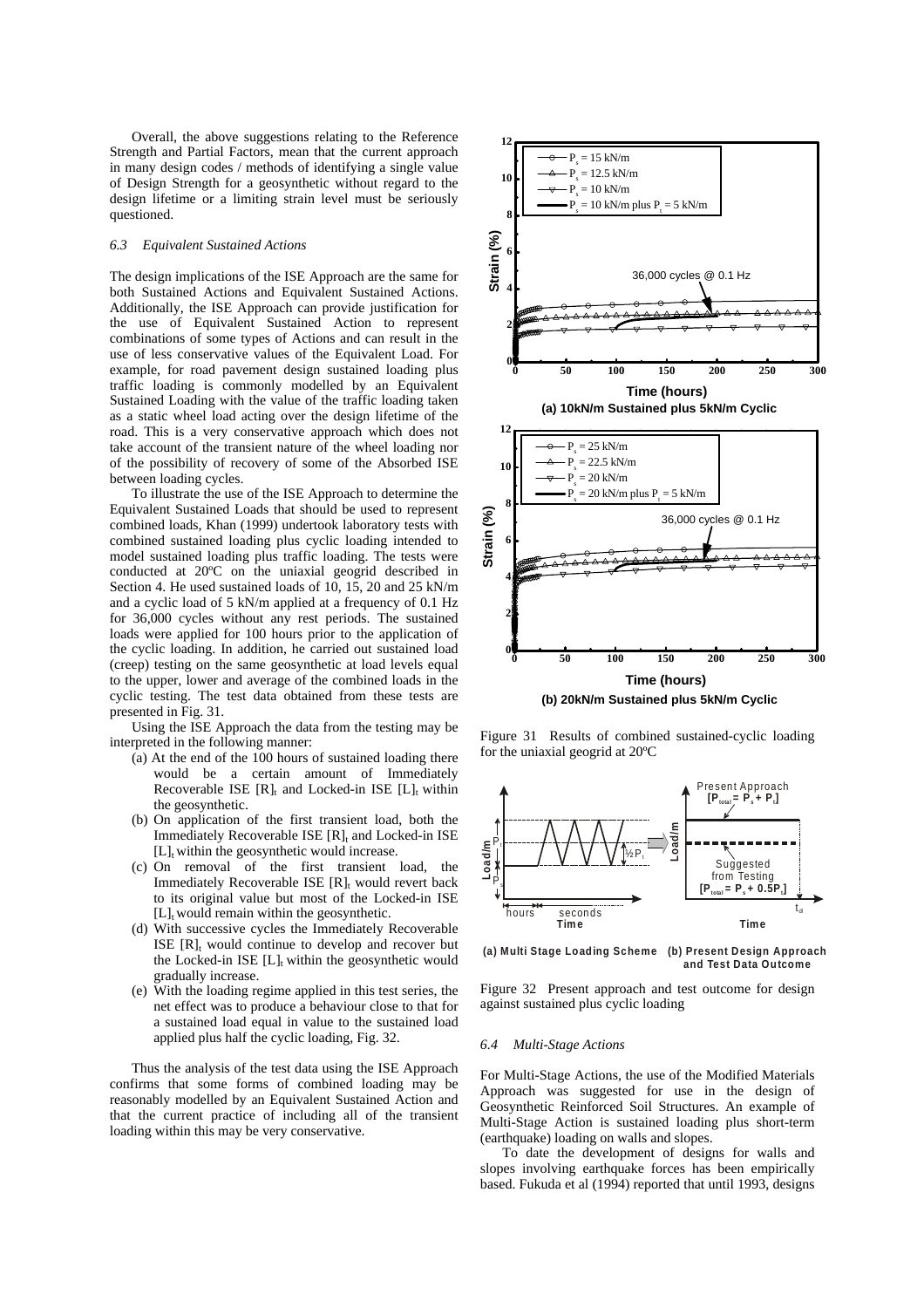for earthquake loading were based on the procedure for structures subject to sustained loading suggested by Jewell et al (1984). In this procedure the long-term creep rupture strength of geosynthetics was used as the Reference Strength. The structures so designed, were reported by Collin et al (1992) to have maintained their stability during the Loma Prieta earthquake in 1989, which had a magnitude of 7.1. Fukuda et al (1994) also reported a similar situation following the Kushiro Offshore earthquake in 1993, which had a magnitude of 7.8. These data were taken to indicate that geosynthetics were capable of taking higher loads applied rapidly, than the long-term creep strength used in their design. On this basis, Fukuda et al (1994), AASHTO (1994) and Jones (1996) suggested that the Reference Strength of geosynthetics for sustained loading should be increased by 1.5 times when designing for sustained loading plus shortterm earthquake loading. In more recent design codes / methods, as even more confidence was gained from the performances of Geosynthetic Reinforced Soil Structures during earthquakes, factored short-term CRS strengths of geosynthetics were suggested for use in designs against sustained loading plus short-term earthquake loading, e.g. AASHTO (1997), NCMA (1997) and DIBt (1998). However, it should be noted that these suggestions are all empirically based and have not been technically justified in detail.

Having regard to the elasto-visco-plastic nature of geosynthetics it can be stated that the strength available to resist short-term earthquake loading of geosynthetics following different periods of sustained loading will vary. Thus the current practice of using a single value of Design Strength based on either factored long-term sustained loads or factored short-term CRS strengths must be questioned. In addition, no design codes / methods have dealt with the determination of Partial Factors for geosynthetics under Multi-Stage Actions. Usually, Partial Factors are obtained from short-term CRS test data which has been questioned in previous sections. Thus it is suggested that the Modified Materials Approach is likely to be more appropriate.

To illustrate the use of this Modified Materials Approach, Kupec (2000) undertook a series of laboratory tests involving sustained loading plus short-term loading. The short-term load was chosen to represent short-term earthquake loading. Usually, earthquakes are cyclic in nature with irregular frequency, however to avoid the complexities of simulating these cycles, it was represented by a uniform load applied over 20 seconds. The 20 second duration was chosen on the basis of the durations of the main strokes of the Kushiro Offshore and Northridge earthquakes, as reported by Fujii et al (1996) and Frankenberger et al (1996), respectively, which is more critical than actual earthquake loading.

The tests were all carried out at 20ºC using the same uniaxial geogrid described in Section 4. The sustained loading  $[P_s]$  of 25 kN/m was applied for 200 hours. Short-term loading  $[\Delta P_s]$  was applied after 100 hours for 20 sec at five load levels from 10 to 50 kN/m, in increments of 10 kN/m, Fig. 33. The maximum total load of 75 kN/m was the same value as the strength obtained from CRS testing at 20°C and a strain rate of 25% per minute.

Figure 34 shows the test data for the period of the shortterm loading and shortly afterwards. It can be seen that only with the additional Short-term load of 50 kN/m in Stage2 did the material strain to rupture. For the lower levels of Shortterm load, it can be seen that the Total Strain in Stage3 reduced to an almost constant value within the next 100 hours. Indeed for Short-term loads of 10 and 20 kN/m, the strain behaviour in Stage3 rapidly approached that obtained from the sustained load (creep) test under the load of 25 kN/m.



Figure 33 Loading scheme for the sustained plus short-term loading tests



Figure 34 Sustained plus Short-term Loading test results for the uniaxial geogrid at 20ºC

Using the ISE Approach the test data may be interpreted in the following manner:

- (a) At the end of the 10 hours of sustained loading there would be a certain amount of Immediately Recoverable ISE  $[R]_t$  and Locked-in ISE  $[L]_t$  within the geosynthetic.
- (b) On application of the Short-term load both the Immediately Recoverable ISE  $[R]_t$  and Locked-in ISE  $[L]$ <sub>t</sub> within the geosynthetic would increase.
- (c) On removal of the Short-term Load, the Immediately Recoverable ISE  $[R]_t$  would revert back to its original value but most of the Locked-in ISE  $[L]_t$  would remain within the geosynthetic.
- (d) With time, the Locked-in ISE  $[L]_t$  from the Shortterm Load would gradually decrease but over the same time the Locked-in ISE  $[L]_t$  from the sustained load would gradually increase. Overall the Absorbed ISE would decrease until the Absorbed ISE developed from sustained loading caused it to gradually increase again.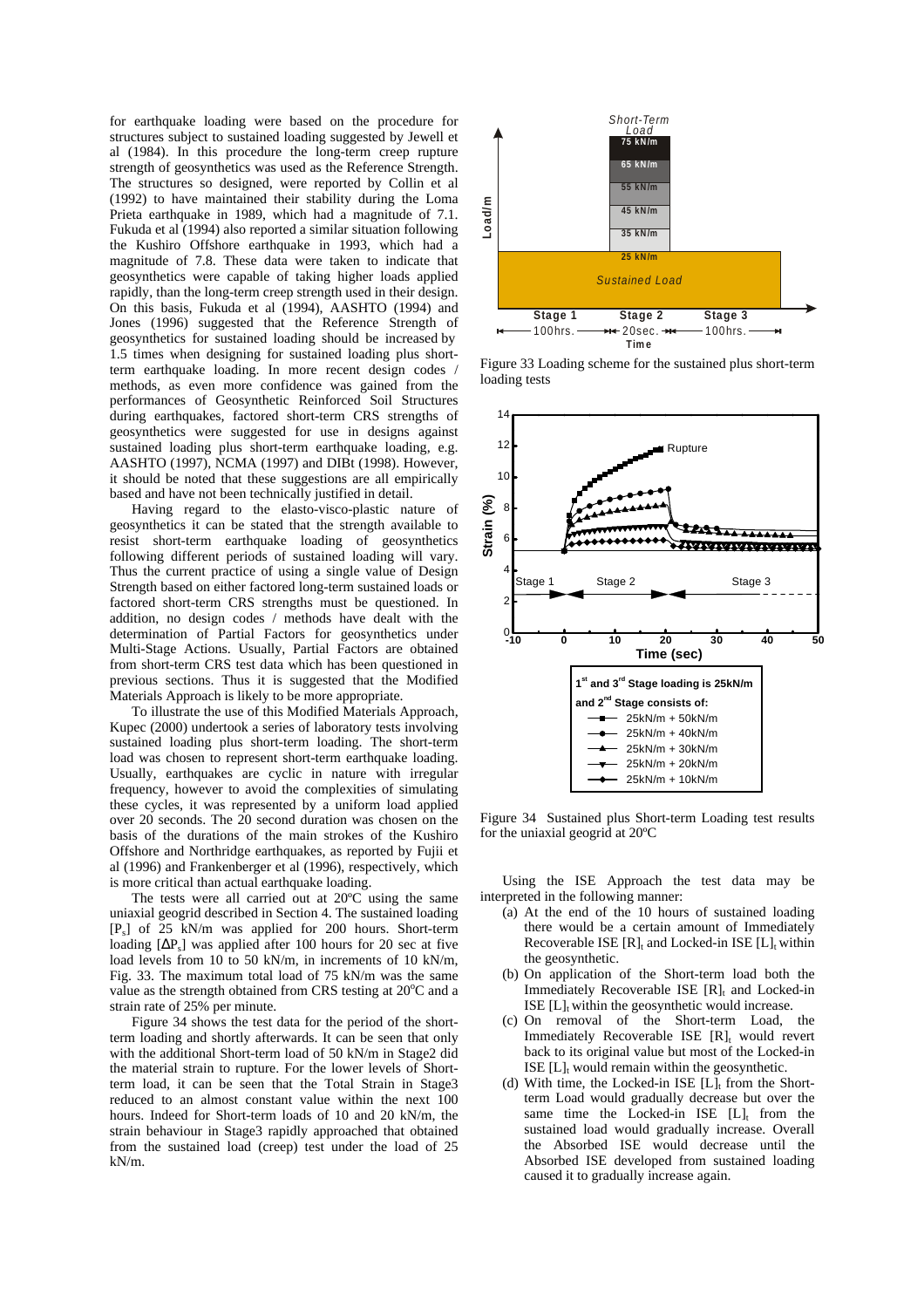(e) With the loading regime applied in this test series, the net effect of the Short-term load was therefore to produce rupture at a very high load or a temporary increase in the strain developed in the geosynthetic over those developed by the sustained loading.

With regard to Short-term loads such as earthquakes and temporary surcharges, the implication of the ISE Approach is that the timing of the loading within the design lifetime of a structure is important. For example, if an earthquake occurs after say 15years then it may not cause failure / rupture of the geosynthetic reinforcement. If the same earthquake occurs after 120 years then it may do so, Fig. 35. Thus the critical design condition for Short-term loads, such as an earthquake or temporary surcharge, must be the maximum possible Short-term load occurring at the end of the design lifetime of the structure. By allowing for the amount of strain induced by the Short-term load at the end of the design lifetime a safe design may be achieved using the proposed Modified Material Approach.



Figure 35 Combinations of ISE Components at different times during the lifecycle

## 7 DISCUSSION

A number of aspects of the current design practice for Geosynthetic Reinforced Soil Structures have been critically assessed and suggestions made for modifications and changes to these. Some of these modifications and changes involve significant technical differences and will not be easy to implement without considerable further research and development work. Although these may prove to be technically justifiable, it must be shown that they have sufficient cost benefits to make them worthwhile.

In order to investigate the economic implications of the choice of design values for the angle of friction of the soil on outcome designs, analyses of some typical Geosynthetic Reinforced Soil Structures were undertaken using the Limit State "Tensoil" program. This was developed by Pradhan (1996) and reported on in detail by McGown et al (1998). With the exception of the soil parameters all the design parameters were those specified in current design codes / methods. Walls of different heights, viz. 6m, 9m, 12 m and 15m, with a flat surface resting on a competent foundation and subject to Sustained Actions (self weight), were analysed with several different facing types. Compacted granular reinforced fill was assumed and the Constant Volume Angle of Friction adopted to represent its strength. The values adopted were varied from 25º to 50º in increments of 5º. The most economical reinforcement layouts were determined for all the cases. The reinforcement costs were then calculated

and expressed in terms of *"Total Product Value Rating"*  $(TPVR)$ 

$$
TPVR = \frac{Number\ of\ Reinforcing Elements \times Length[m] \times PVR}{HorizontalSpacing[m]}
$$

Where the *"Product Value Rating"* (PVR) is a relative costing for the reinforcing elements.

Figure 36 shows that the TPVR decreases with increase of the Angle of Friction for the soil at a particular height of wall. Further it shows that the influence of this parameter becomes more significant as the height of the wall increases. It is evident that if a value of 30º for the Constant Volume Angle of Friction is used, similar to the value used in the case histories referred to previously, then the TPVR for the 15m high wall would be 527. However, if the average value for the Constant Volume Angle of Friction of  $40^{\circ}$  is employed, the value suggested by the test data referred to in Section 3.4.1, then the TPVR for the same wall would be 345. This represents a cost benefit related to the geosynthetic reinforcement costs of around 35% and highlights the need to use realistic, less conservative soil strength values in designs.



**Benefit of more than 30% in terms of geosynthetics costs**

Figure 36 Cost benefits in terms of the Total Product Value Rating

Alternatively, the current use of low design values for the shear strength of the reinforced fill could be taken to infer that poorer quality fill could safely be used with the same amount of geosynthetic reinforcement. This could once again represent a substantial cost saving.

Further, design examples were analysed involving Sustained Actions (self weight), Equivalent Sustained Actions, (self weight plus traffic loading) and Multi-Stage Actions (self weight plus earthquake loading). In these examples the values for the geosynthetic design parameters most commonly used in current practice were employed. The outcome designs from these were then compared to outcome designs obtained by using the new values of geosynthetics properties, as identified in this paper. The results obtained showed that cost benefits could be obtained in terms of the geosynthetic reinforcement costs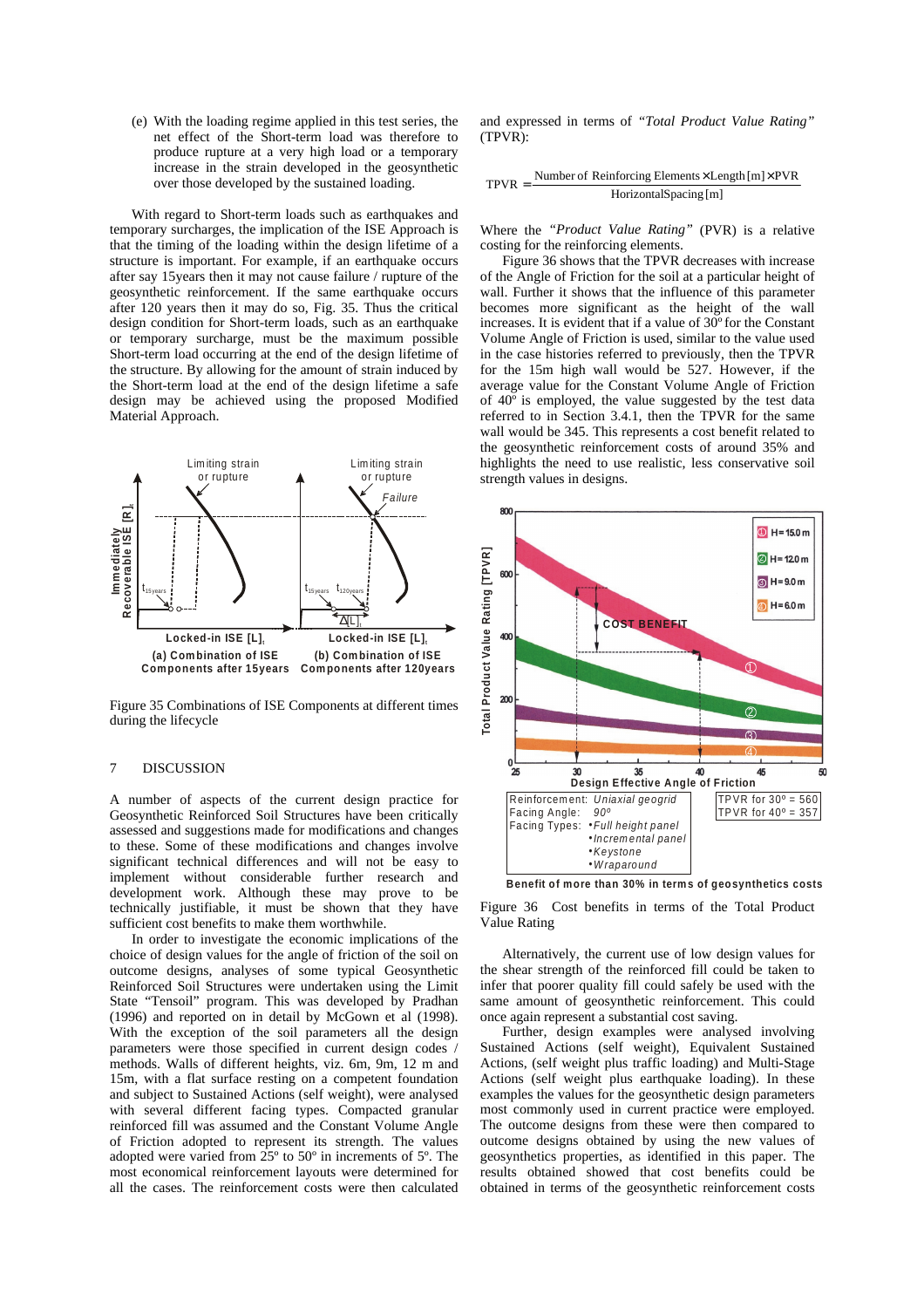of the order of 30 to 50% or again that poorer quality fill could be used with substantial cost savings.

Nevertheless, it must be appreciated that great care needs to be taken in seeking to achieve these benefits. Most of the current designs are based on Limit Equilibrium Methods with some using a Hybrid Approach involving aspects of both Limit Equilibrium and Limit State Analysis. These design codes / methods have nearly all been "manipulated" to produce consistent design outcomes. Thus they contain both factors and procedures which modify outcome designs. This is perhaps illustrated by the outcomes from the three design codes / methods shown in Table 1. The data in this Table show that for the same wall design using the same soil and geosynthetic reinforcements, the quantity of geosynthetic required is only modestly different. This is in spite of the fact that the Design Strengths for the geosynthetic varied much more. Indeed it can be seen that the code adopting the highest design strength actually indicated the highest required amount of reinforcement.

| Design Codes / | Design   | Length of  | Number of                 | Quantity                              |
|----------------|----------|------------|---------------------------|---------------------------------------|
| <b>Methods</b> | Strength | reinforced | Reinforce-                |                                       |
|                |          | section    | ments                     |                                       |
|                | [kN/m]   | [m]        | $\left[ \text{i} \right]$ | $\lceil m'$ /metre length of<br>wall] |
| DIBt (1998)    | 17.32    | 6.0        | 19                        | 131                                   |
| BS8006 (1995)  | 26.17    | 7.0        | 20                        | 157                                   |
| TBW (1998)     | 20.61    | 6.1        | 21                        | 146                                   |

Frictional Fill:  $\phi'_{\text{peak}} = 43^{\circ}$  and  $\phi'_{\text{cv}} = 36^{\circ}$ Facing: Wraparound

The quantity includes:

- 0.3m overlap at wraparound
- 1.5m return on highest geogrid

Table 1 Outcome design for a 10m high wall

In conclusion, it appears possible that if appropriate input parameters and values of these parameters are used in Limit State Approach designs, considerable technical improvements and cost benefits can be achieved for Geosynthetic Reinforced Soil Structures. These would allow reductions in the amount of geosynthetic reinforcements or a reduction in the quality of the reinforced fill. Both could significantly reduce costs and lead to greater use of this type of geotechnical structure in the future. However, care must be exercised when seeking such benefits by modifying existing design codes / methods within which there are factors or procedures aimed at constraining design outcomes. The combination of these with new input parameters and values may cause unexpected and perhaps unsafe outcome designs.

## **REFERENCES**

- AASHTO 1994. *Standard Specifications for Highway Bridges*, Washington DC, 50<sup>th</sup> edition 1992 with 1993 and 1994 interims.
- AASHTO 1997. *Standard Specifications for Highway Bridges*, Division II, Section 7: Earth Retaining Systems.
- Al-Hassani, M.M. 1978. *Investigation of Stress-Strain Behaviour of Sand Tested in Plane Strain With and Without Sheet Inclusions.* Ph.D. Thesis, University of Strathclyde, Glasgow, UK.
- Al-Mudhaf, H.F. 1993. *The Behaviour of Geotextiles and Geogrids Following Environmental Conditioning in Kuwait*, Ph.D. thesis, University of Strathclyde, Glasgow, UK.
- Barden, L., Ismail, H. and Tong, P. 1969. *Plane Strain Deformation of Granular Material at Low and High Pressures.* Geotechnique 19, p: 441-452.
- Berg, R.R., Allen, T.M. and Bell, J.R. 1998. *Design Procedures for Reinforced Soil Walls - A historical Perspective*/ 6<sup>th</sup> International Conference on Geosynthetics, Atlanta, Georgia, USA, v.2, 25-29 Mar., pp.491-496.
- Bolton, M.D. 1986. *The Strength and Dilatancy of Sands.* Geotechnique 36, p: 65-78.
- Bonaparte, R., Holtz, R.D. and Giroud, J. P. 1985. *Soil Reinforcement Design Using Geotextiles and Geogrids.* Geotextile Testing and the Design Engineer, Symposium Sponsored by ASTM Committee D-35 on Geotextiles, Geomembranes and Related Products, Los Angeles, p: 69-116.
- Broms, B.B. 1971. *Lateral Earth Pressure Due to Compaction of Cohesionless Soils.* Proc. 6th International Conference of Soil Mechanics and Foundation Engineering, Budapest, p: 373-384.<br>BS8006 1995. Code of Practice
- *Practice* for Strengthened/Reinforced Soils and Other Fill, British Standard Institution.
- Collin, J.G., Chouery-Curtis, V.E. and BERG, R.R. 1992. *Field observation of reinforced soil structures under seismic loading*. Proc. Int. symposium on earth reinforcement practice, v.1: 223-228.
- Cornforth, D.H. 1964. *Some Experiments on the Influence of Strain Conditions on the Strength of Sand.* Geotechnique 14, p: 143-167.
- DIBt 1998. *Theory Used in the Deutches Institut für Bautechnik Design Method*, Netlon Ltd., Blackburn, UK.
- Dyer, M.R. 1985. *Observation of the stress distribution in crushed glass with applications of soil reinforcement*. D.Phil. Thesis, University of Oxford, UK.
- Esteves, S.A.C. 1996. *The Strength of Geosynthetics and Construction Effects*, M.Phil. Thesis, University of Strathclyde, Glasgow, UK.
- Eurocode 7: Geotechnical design. DD ENV 1997-1 1995. *General rules (together with UK application document),* p. 5-7, 12-15, 72-86.
- Fukuda, N., Yamanouchi, T., Sakai, N. and Shinatani, H. 1994. *Applicability of Seismic Design Methods to*   $Reinforced$  Embankment. Proc. International Conference on Geotextiles, Geomembranes and Related Products, Singapore, pp. 533-536.
- Greenway, D., Bell, R. and Vandre, B. 1999. *Snailback Wall-First Fabric Wall Revisited at 25-Year Milestone*. Proc. *Geosynethtics*, Boston, USA, v.2, pp. 905-919.
- Ingold, T.S. 1979. *The Effects of Compaction on Retaining Walls.* Geotechnique 29, No.3, p: 265-283.
- Jewell, R.A. 1980. *Some Effects of Reinforcement on the Mechanical Behaviour of Soils.* Ph.D Thesis, Cambridge University, UK.
- Jewell, R.A. 1996. *Soil reinforcement with geotextiles*. Special publication 123, CIRIA, London, UK.
- Jewell, R.A., Paine, N. and Woods, R.I. 1984. *Design method for steep reinforced slopes and embankments*. Symposium of polymer grid reinforcement in civil engineering, London, UK.
- Jones, C.J.F.P. 1993. *Discussions: Slopes and Excavations.* Proc. of International Symposium on Earth Reinforcement Practice, Fukuoka/ Kyushu/ Japan/ 11-13 Nov.1992, Ochiai, Hayashi & Otani eds., Balkema, p: 972-975.

<sup>•</sup> Length of geogrid turned up face